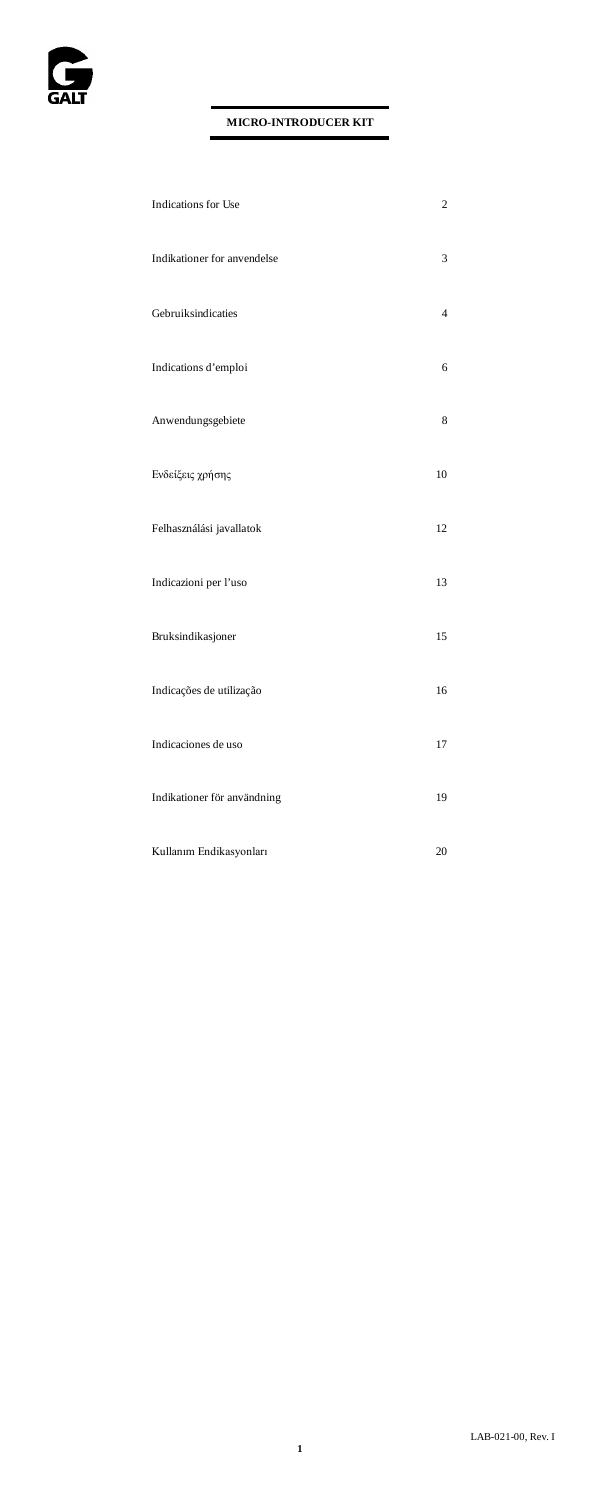

# **MICRO-INTRODUCER KIT**

# **Indications for Use:**

These Micro-Introducer Kits are intended to introduce up to a .038 inch guidewire or catheter into the peripheral vascular system following a small gauge needle stick.

### **Device Description:**

The Micro-Introducer device consists of an inner dilator within a slightly shorter outer sheath which are connect using a spin-lock type connector. The inner and outer dilators are made from radiopaque material so they are visible under fluoroscopy.

Kit include the following devices:

Guidewire: There are two configurations; Mandrel or Fully Coiled. Mandrel guidewire construction uses a tapered core wire which is soldered or welded to a coil at the distal end. Fully Coiled guidewire construction

uses a tightly wound coil which surrounds a tapered core and a safety ribbon.<br><u>Needle</u>: Introducer needles are composed of two components: a stainless steel cannula with an over molded hub. The introducer needle provides an access path into the vasculature.

### **Contraindications:**

Use of the introducer is contraindicated if the patient has a known or suspected obstruction in the vessel There is increased risk of pneumothorax for the patient who has severe chronic lung disease. Poor healing may result in the patient who has had irradiation to the anterior chest.

### **Potential Complications:**

The potential complications related to the use of the introducer include, but are not limited to the following: Air embolism, device embolism, device dislodgement, pneumothorax, vein thrombosis, hematoma formation, hemothorax, vessel erosion, trauma to vessels, sepsis.

### **Precautions:**

Store in a dry, dark, cool place. Do not use if package is open or damaged. Inspect all components prior to use.

# **USA CAUTION**

**Federal (USA) law restricts this device to sale by or on the order of a physician.** 

#### **Cautions:**

- This procedure should only be performed by physicians thoroughly trained in this procedure.<br>If resistance is met when advancing or withdrawing the quidewire or the micro-introducer
- If resistance is met when advancing or withdrawing the guidewire or the micro-introducer, determine the cause by fluoroscopy and correct before continuing with the procedure.
- Because of the delicate and fragile nature of guidewires, extra care in handling must be taken.<br>Cuidewires should be mutinaly inspected prior to use and discorded should any deformities. Guidewires should be routinely inspected prior to use and discarded should any deformities be present in the guidewire.
- Do not attempt to use a guidewire over the maximum diameter specified on the package label.
- Individual patient anatomy and physician technique may require procedural variations. Insertion into artery may cause excessive bleeding and/or other complications.
- When locking dilator into the outer sheath, Do Not over-tighten dilator. Damage to the locking feature in the sheath will occur if dilator is rotated more than 1/8 turn in the sheath.

# **Warnings:**

- Do not alter this device in any way.
- Do not use alcohol, acetone or solutions containing these agents. These solutions may affect the properties of the plastic components resulting in degradation of the device. • Do not reuse this device. Reuse will result in increased biocontamination risk for the patient resulting
- in infection or pyrogenic response.
- Do not withdraw guidewire through metal needles; guidewire may shear or unravel.<br>• Do not attempt to straighten a wire that has been kinked or bent.
- Do not attempt to straighten a wire that has been kinked or bent.<br>• Do not advance a quidewire that is kinked or becomes kinked or
- Do not advance a guidewire that is kinked or becomes kinked or bent.
- Do not rotate the guidewire if significant resistance is felt.
- Do not resterilize.

# **USE STERILE TECHNIQUE,** A suggested procedure:

- 
- 1. Peel open package and place contents on sterile field.<br>
2. Prep skin and drape in area of anticipated veni-punct<br>
3. Distend the vessel following standard hospital practic Prep skin and drape in area of anticipated veni-puncture as desired. 3. Distend the vessel following standard hospital practice for venipuncture. The vein will be much easier to locate if the patient is well hydrated.
- 4. Insert 21 gauge introducer needle into vessel. The needle position should be verified by observing venous blood return.
- 5. The angle of the needle should be adjusted depending on the patient's build: shallow in a thin person, deeper in a heavyset person.
- 6. Aspirate the puncture needle using the syringe.<br>
The syringe and insert soft tip of
- 7. Remove the syringe and insert soft tip of the .018 in. outside diameter guidewire through the introducer needle into the vessel. Advance guidewire to required depth. Leave an appropriate amount of guidewire exposed. At no time should the guidewire be advanced or withdrawn when resistance is<br>met. Determine the cause of resistance before proceeding met. Determine the cause of resistance before proceeding.
- 8. Hold guidewire in place and remove introducer needle. Do not withdraw the guidewire back into the cannula as this may result in separation of the guidewire. The cannula should be removed first.

# **Caution: If the guidewire must be withdrawn while the needle is inserted, remove both the needle and wire as a unit to prevent the needle from damaging or shearing the guidewire.**

- 9. Thread the Micro-Introducer assembly over the guidewire. 10. Advance the micro-introducer assembly together using a twisting motion over the guidewire and into the vessel. Fluoroscopic observation may be advisable. Attaching a clamp or hemostat to the proximal end of the guidewire will prevent inadvertently advancing the guidewire entirely into the patient.
- 11. Remove the inner vessel dilator and guidewire, leaving the outer dilator in place. Immediately place a finger over the remaining dilator orifice to prevent excessive bleeding or possible air aspiration.
- 12. If inserting a catheter smaller than the inside diameter of the outer dilator, the catheter may be inserted directly. Otherwise, using a standard guidewire, straighten the J-tip of the guidewire with the tip straightener and insert the tapered end of the tip straightener into the dilator. Advance the guidewire through the dilator as far as appropriate. Verify correct positioning using fluoroscopy or ultrasound. 13. Slowly withdraw and remove the dilator, while holding the guidewire in position.
- 14. Proceed with insertion of the standard introducer system following normal technique.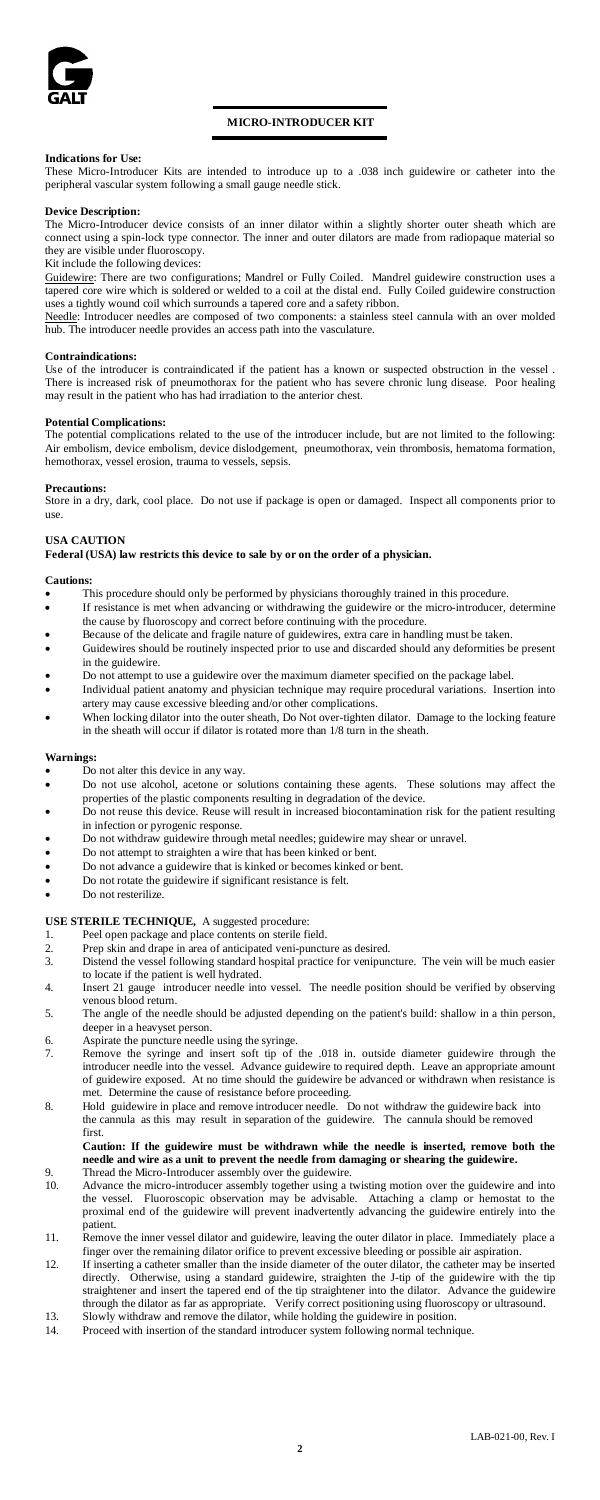

# **MIKROINTRODUCERSÆT**

**Indikationer for anvendelse:**<br>Disse mikrointroducersæt er beregnet til indføring af en op til <mark>0,097</mark> cm ledetråd eller kateter i det perifere vaskulære system efter et stik af en nål af lille størrelse.

### **Beskrivelse af anordningen:**

Mikrointroduceranordningen består af en indvendig dilatator inden i en lidt kortere udvendig sheath, som forbindes ved brug af en konnektor af spin-lås-typen. De indvendige og udvendige dilatatorer er fremstillet af et røntgenfast materiale, så de kan ses under fluororoskopi.

# Sættet omfatter følgende anordninger:

Ledetråd: Der er to konfigurationer: dorn eller spiralrullet. Dornledetråde er konstrueret med en konisk kernetråd, der er fastloddet eller fastsvejset på en spiral i den distale ende. Spiralrullede ledetråde er konstrueret ved brug af en tæt oprullet spiral, der omringer en konisk kerne og et sikkerhedsbånd.<br><u>Nål</u>: Introducernåle består af to komponenter: en kanyle af rustfrit stål med en overformet muffe.

Introducernålen giver en adgangsbane ind i vaskulaturen.

### **Kontraindikationer:**

Brug af introduceren er kontraindiceret, hvis patienten har en kendt eller formodet obstruktion i karret. Der er øget risiko for pneumotorax for patienter med en alvorlig kronisk lungesygdom. Der kan opstå dårlig heling hos patienter, som har modtaget bestråling af den forreste del af brystet.

#### **Mulige komplikationer:**

Mulige komplikationer forbundet med anvendelse af introduceren omfatter, men er ikke begrænset til<br>følgende: luftemboli, anordningsemboli, løsrivelse af anordningen, pneumothorax, venetrombose,<br>hematomdannelse,hemothorax,k

**Sikkerhedsforanstaltninger:** Opbevares tørt, mørkt og køligt. Må ikke anvendes, hvis emballagen er åbnet eller beskadiget. Kontrollér alle komponenter inden brugen.

# **BEMÆRKNING VEDR. USA**

**Ifølge amerikansk lovgivning (USA) må denne anordning kun sælges af eller på ordination af en læge.**

# **Forholdsregler:**

- Denne procedure må kun udføres af en læge med grundig øvelse i denne procedure.<br>• Hvis der mødes modstand ved fremføringen eller tilbagetrækningen af
- Hvis der mødes modstand ved fremføringen eller tilbagetrækningen af ledetråden eller mikrointroduceren, skal årsagen fastslås gennem fluoroskopi og afhjælpes, før proceduren fortsættes.
- Da ledetråde er skrøbelige og spinkle, skal der udvises ekstra omhu ved håndteringen af dem. • Ledetråde skal rutinemæssigt kontrolleres inden brug og kasseres, såfremt der er deformeringer på dem.
- Forsøg ikke at anvende en ledetråd større end den maks. diameter, der er angivet på emballageetiketten.
- De enkelte patienters anatomi og lægens teknik kan kræve proceduremæssige variationer. Indføring i en arterie kan forårsage kraftig blødning og/eller andre komplikationer.
- Pas på ikke at overspænde dilatatoren, når den låses fast i den udvendige sheath. Låsemekanismen i sheathen kan blive beskadiget, hvis dilatatoren drejes mere end 1/8 omgang i sheathen.

# **Advarsler:**

- Denne anordning må ikke ændres på nogen måde.
- Brug ikke alkohol, acetone eller opløsninger, som indeholder disse stoffer. Sådanne opløsninger kan påvirke plastkomponenternes egenskaber og medføre nedbrydning af anordningen.
- Anordningen må ikke genanvendes. Genanvendelse medfører øget risiko for biologisk kontaminering af patienten med infektion eller pyrogen reaktion til følge.
- Træk ikke ledetråden tilbage gennem metalnåle. Ledetråden kan blive klippet over eller trævle op.
- Forsøg ikke at rette en bøjet tråd eller en tråd med knæk ud.
- Undlad at fremføre en ledetråd, som har knæk eller får knæk eller bliver bøjet. • Drej ikke ledetråden, hvis der mærkes tydelig modstand.<br>
Må ikke recteriliseres
- Må ikke resteriliseres

# **BRUG STERIL TEKNIK.** Foreslået fremgangsmåde:

- 1. Åbn emballagen, og anbring indholdet på det sterile område.
- 2. Klargør huden og afdækningsområdet for den tilsigtede venepunktur efter ønske. 3. Distendér det valgte kar i henhold til hospitalets standardpraksis for venepunktur. Venen vil være
- meget lettere at lokalisere, hvis patienten er velhydreret. 4. Indfør en introducernål str. 21 i karret. Nålpositionen skal kontrolleres ved at holde øje med
- veneblodstilbageløbet.
- 5. Nålens vinkel skal indstilles afhængigt af patientens kropsbygning: overfladisk ved en tynd person og dybere ved en kraftig person.
- 
- 6. Sug punkturnålen vha. sprøjten. 7. Fjern sprøjten og indfør den bløde spids på ledetråden med en udvendig diameter på 0,046 cm gennem introduceren og ind i karret. Før ledetråden til den ønskede dybde. Lad en passende mængde ledetråd være blotlagt. Ledetråden må på intet tidspunkt føres frem eller trækkes tilbage, når der mødes
- modstand. Fastslå årsagen til modstanden, før der fortsættes.<br>8. Hold ledertåden på plads, og fjern introducemålen. Træk ikke ledetråden tilbage og ind i kanylen, da<br>dette kan føre til, at ledetråden skilles ad. Ka **Forsigtig: Hvis ledetråden skal trækkes tilbage, mens nålen sidder i, skal nålen og tråden fjernes**
- **som en enhed for at forebygge, at nålen beskadiger ledetråden eller klipper den over.** 9. Træk mikrointroducerenheden over ledetråden.<br>10. Før mikrointroducerenheden frem samlet med e 10. Før mikrointroducerenheden frem samlet med en drejebevægelse over ledetråden og ind i karret.
- Fluoroskopisk observation tilrådes. Ved at sætte en klemme eller arterieklemme på den proksimale ende af ledetråden forhindres det, at ledetråden utilsigtet føres helt ind i patienten. 11. Fjern den indvendige kardilatator og ledetråden så den udvendige dilatator er på plads. Sæt straks en
- finger over den resterende dilatatoråbning for at forhindre kraftig blødning eller mulig luftindsugning. 12. Hvis der indføres et kateter, der er mindre end den udvendige dilatators indvendige diameter, kan kateteret eventuelt indføres direkte. Ellers, hvis der anvendes en standardledetråd, skal ledetrådens Jspids rettes ud med spidsudretteren og den koniske ende af spidsudretteren føres ind i dilatatoren. Før ledetråden frem gennem dilatatoren, så langt som den skal. Kontrollér, at positioneringen er korrekt vha. fluoroskopi
- 13. Træk langsomt dilatatoren tilbage og fjern den, mens ledetråden holdes i rette position.<br>14. Fortsæt med indførelsen af standardintroducersystemet med normal teknik.
- Fortsæt med indførelsen af standardintroducersystemet med normal teknik.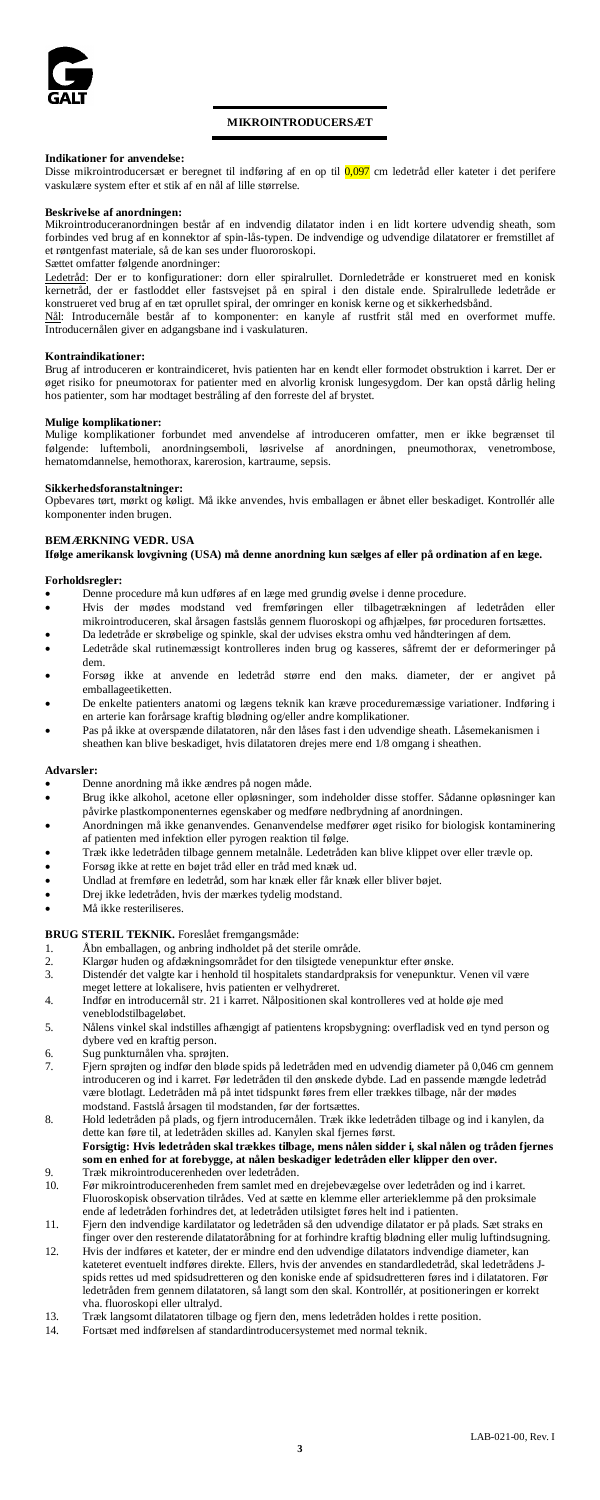

# **MICRO-INTRODUCERSET**

# **Gebruiksindicaties:**

Deze micro-introducersets zijn bestemd voor de inbrenging van een voerdraad of katheter van maximaal 0,097 cm in het perifere vaatstelsel na aanprikken met een dunne naald.

### **Beschrijving hulpmiddel:**

-introducer bestaat uit een binnenste dilatator in een iets kortere buitenste huls, die met behulp van een spin-lockconnector zijn aangesloten. De binnenste en buitenste dilatators zijn gemaakt van radiopaak materiaal zodat ze onder fluoroscopie zichtbaar zijn. De set bevat de volgende hulpmiddelen:

Voerdraad: Er zijn twee configuraties beschikbaar: met mandrijn of volledige spiraal. De voerdraad met mandrijn bestaat uit een draad met taps toelopende kern die op het distale uiteinde van een spiraal wordt gesoldeerd of gelast. De voerdraad met volledige spiraal bestaat uit een spiraal die strak om een taps toelopende kern en een veiligheidslint is opgerold.

Naald: De introducernaalden bestaan uit twee componenten: een roestvrijstalen canule met een gegoten hub. Met de introducernaald hebt u toegang tot het vaatstelsel.

# **Contra-indicaties:**

Het gebruik van de introducer is gecontra-indiceerd als de patiënt een bekende of vermoede obstructie in het bloedvat heeft. Er bestaat een verhoogd risico op pneumothorax bij patiënten met een ernstige chronische longziekte. Patiënten wier anterieure zijde van de borstkas bestraald is, genezen mogelijk slecht.

# **Mogelijke complicaties:**

De mogelijke complicaties met betrekking tot het gebruik van de introducer omvatten, maar zijn niet beperkt tot het volgende: luchtembolie, embolie in het hulpmiddel, losraken van het hulpmiddel, pneumothorax, trombose in de aderen, vorming van hematomen, hemothorax, erosie van het bloedvat, vaattrauma, sepsis.

**Voorzorgsmaatregelen:** Op een droge, donkere, koele plaats bewaren. Niet gebruiken als de verpakking is geopend of beschadigd. Vóór gebruik alle onderdelen inspecteren.

### **WAARSCHUWING VS**

**De federale wetgeving van de Verenigde Staten staat de verkoop van dit product alleen toe door of op voorschrift van een arts.**

# **Let op:**

- Deze procedure mag alleen worden uitgevoerd door artsen die een adequate training hebben gehad voor het uitvoeren van deze procedure.
- Als u weerstand voelt bij het opvoeren of terugtrekken van de voerdraad of de micro-introducer, gebruikt u fluoroscopie om de oorzaak vast te stellen en corrigeert u het probleem voordat u doorgaat met de procedure.
- Wees uiterst voorzichtig bij de hantering van voerdraden, omdat het delicate en fragiele producten zijn.
- Voerdraden moeten vóór gebruik op routinematige wijze worden geïnspecteerd. Indien een voerdraad misvormd is, moet u deze weggooien. • Gebruik geen voerdraad met een grotere maximale diameter dan de maat die op het verpakkingslabel
- staat aangegeven.
- Door de anatomie van elke patiënt en de techniek van de arts kan het noodzakelijk zijn van de procedure af te wijken. Inbrenging in de slagader kan een overmatige bloeding en/of andere complicaties veroorzaken.
- Wanneer u de dilatator in de buitenste huls vergrendelt, moet u de dilatator niet te strak aandraaien. Als u de dilatator verder dan 1/8-draai in de huls draait, raakt de vergrendeling in de huls beschadigd.

# **Waarschuwingen:**

- U mag dit hulpmiddel op geen enkele wijze veranderen.
- Gebruik geen alcohol, aceton of oplossingen die deze middelen bevatten. Deze oplossingen tasten mogelijk de eigenschappen van de kunststof onderdelen aan, waardoor het hulpmiddel negatief wordt beïnvloed.
- U mag dit hulpmiddel niet hergebruiken. Hergebruik leidt tot een verhoogd risico op biologische verontreiniging bij de patiënt, wat mogelijk een infectie of pyrogene reactie tot gevolg heeft.
- U mag de voerdraad niet door een metalen naald terugtrekken. De voerdraad kan ingesneden raken of kan rafelen.
- 
- U mag een geknikte of gebogen voerdraad niet opnieuw rechtmaken. U mag een geknikte voerdraad niet opvoeren. Voer ook geen voerdraad op die tijdens de procedure
- geknikt of gebogen is geraakt.
- U mag de voerdraad niet draaien als u een aanzienlijke weerstand voelt.
- U mag dit product niet opnieuw steriliseren.

# **GEBRUIK EEN STERIELE TECHNIEK**, voorstel voor een procedure:<br>1. Trek de verpakking open en plaats de inhoud op het steriele veld.

- 
- 2. Bereid de huid voor en dek het gebied van de voorgenomen venapunctie naar wens af.<br>3. Dilateer het bloedvat volgens de standaard ziekenbuismethode voor venapuncties. De
- 3. Dilateer het bloedvat volgens de standaard ziekenhuismethode voor venapuncties. De ader is veel
- gemakkelijker te vinden als de patiënt goed gehydrateerd is. 4. Steek een introducernaald van 21G in het bloedvat. Controleer de positie van de naald aan de hand van
- de veneuze terugstroom van bloed. 5. Pas de hoek van de naald aan het lichaam van de patiënt aan: oppervlakkig bij een magere patiënt,
- dieper bij een gezette patiënt.
- 
- 6. Aspireer de punctienaald met de injectiespuit. 7. Verwijder de injectiespuit en breng de zachte tip van de voerdraad met een buitendiameter van 0,046 cm via de introducernaald in het bloedvat in. Voer de voerdraad op tot de vereiste diepte. Laat een passende lengte van de voerdraad uitsteken. U mag de voerdraad nooit opvoeren of terugtrekken wanneer u weerstand voelt. Stel de oorzaak van de weerstand vast voordat u doorgaat.
- 8. Houd de voerdraad op zijn plaats en verwijder de introducernaald. Trek de voerdraad niet terug in de canule, omdat de voerdraad hierdoor kan splijten. Verwijder eerst de canule. **Let op: als de voerdraad moet worden teruggetrokken terwijl de naald is ingebracht, verwijdert** 
	- **u zowel de naald als de voerdraad om te voorkomen dat de naald de voerdraad beschadigt of insnijdt.**
- 9. Breng de samengestelde micro-introducer over de voerdraad aan.<br>10. Voer de samengestelde micro-introducer als geheel met een draai
- 10. Voer de samengestelde micro-introducer als geheel met een draaiende beweging op over de voerdraad en in het bloedvat. We raden aan deze procedure onder fluoroscopie te observeren. Breng een klem of vaatklem aan het proximale uiteinde van de voerdraad aan om te voorkomen dat de voerdraad
- onbedoeld volledig in de patiënt wordt opgevoerd. 11. Verwijder de binnenste vaatdilatator en de voerdraad; laat daarbij de buitenste dilatator op zijn plaats. Plaats onmiddellijk een vinger over de opening van de achterblijvende dilatator om overmatige bloedingen of mogelijke aspiratie van lucht te voorkomen.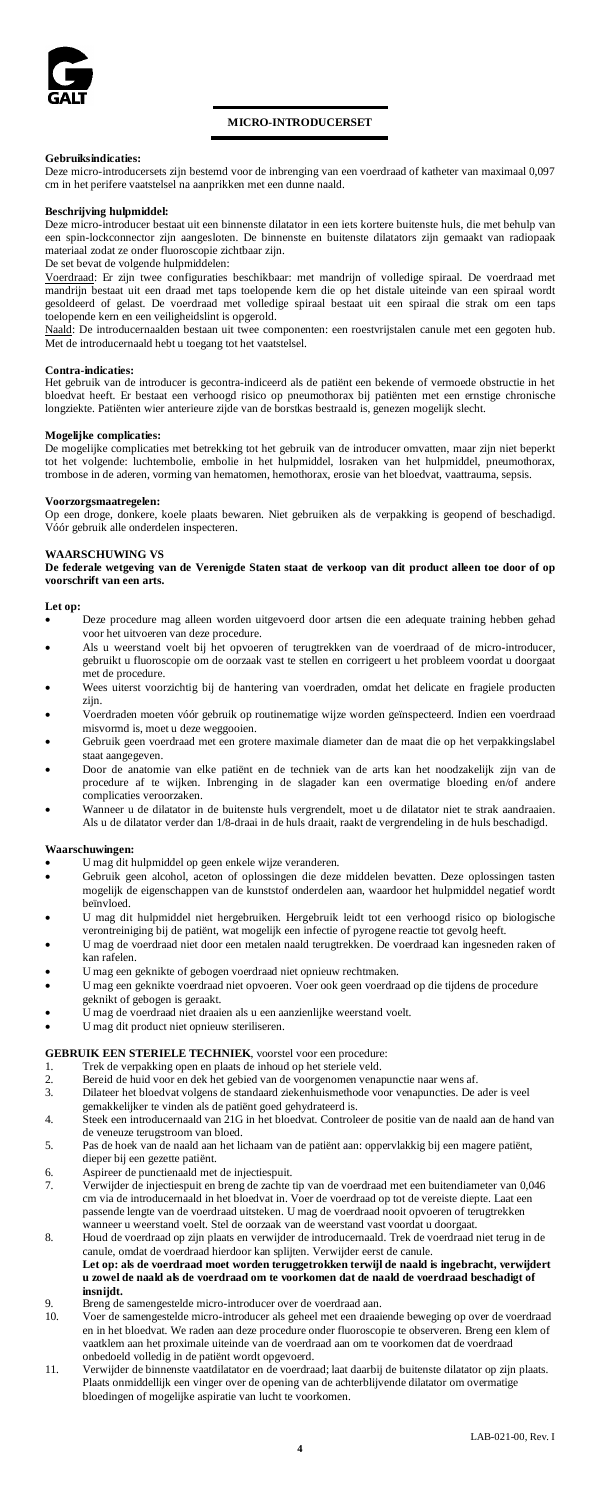

- 12. Als u een katheter gebruikt die kleiner is dan de binnendiameter van de buitenste dilatator, kunt u de katheter direct inherengn. Gebruik anders een standaard voerdraad om de J-vomige tip van de voerdraad met een tip-
-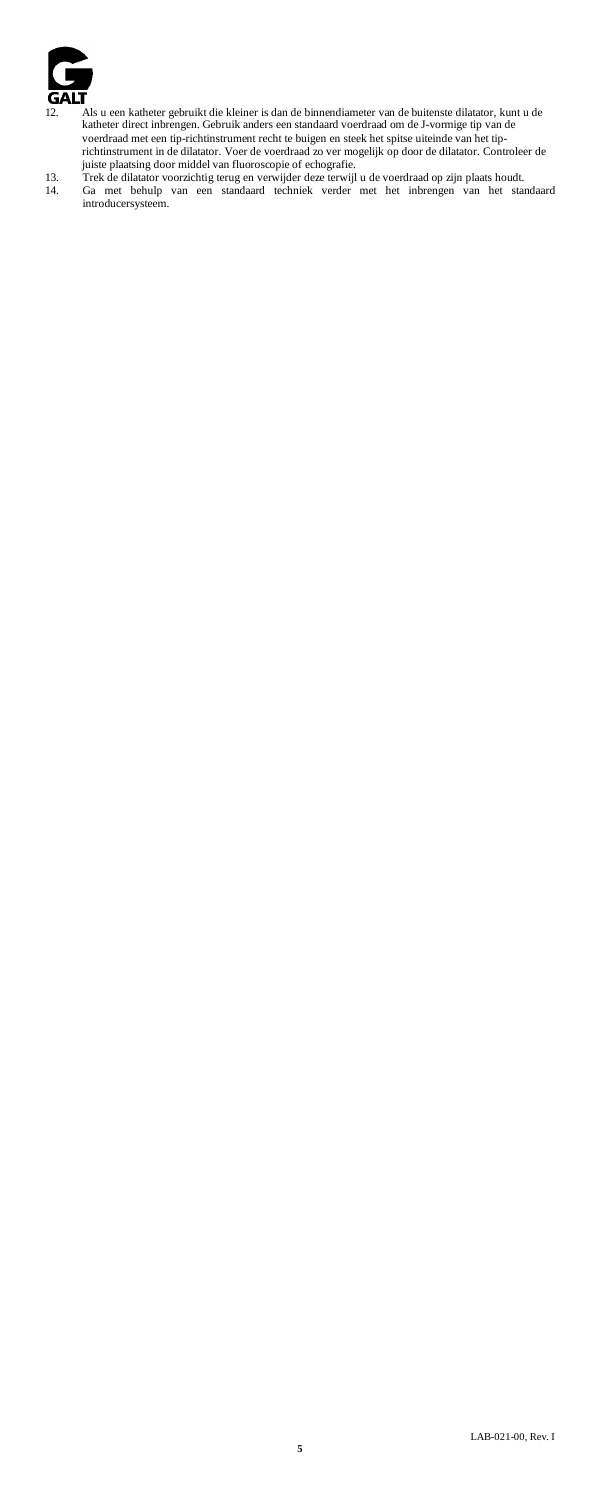

# **KIT DE MICRO INTRODUCTEUR**

# **Indications d'emploi**

Ces kits de micro introducteurs sont conçus pour introduire un fil-guide ou un cathéter mesurant jusqu'à 0,096 cm dans le système vasculaire périphérique, à la suite d'une piqûre à l'aide d'une aiguille de petit calibre.

# **Description du dispositif :**

Le micro introducteur se compose d'un dilatateur intérieur inséré dans une gaine externe légèrement plus courte, le tout est raccordé par un connecteur à verrou tournant. Les dilatateurs intérieur et extérieur sont faits d'un matériau radio-opaque, ils sont donc visibles à la radioscopie.

Le kit contient les dispositifs suivants : Fil-guide : il existe deux configurations : le fil-guide mandrin et le fil-guide avec bobine. Le fil-guide mandrin contient un fil central effilé soudé à une bobine à l'extrémité distale. Le fil-guide avec bobine présente une bobine très serrée qui entoure un centre effilé et un ruban de sécurité.

Aiguille : les aiguilles introductrices comprennent deux composants : une canule en acier inoxydable et un capuchon surmoulé. L'aiguille introductrice permet d'accéder au système vasculaire.

# **Contre-indications**

L'utilisation de l'introducteur est contre-indiquée chez les patients présentant une obstruction connue ou présumée dans le vaisseau. Il existe un risque accru de pneumothorax chez les patients atteints d'une maladie pulmonaire chronique grave. Une cicatrisation difficile peut être observée chez les patients dont la poitrine antérieure a été soumise à une irradiation.

**Risques de complications**<br>Les complications potentielles liées à l'utilisation de l'introducteur incluent notamment : embolie gazeuse,<br>embolie au niveau du dispositif, délogement du dispositif, pneumothorax, thrombose vei

**Précautions** Conserver dans un endroit sec, sombre et frais. Ne pas utiliser si l'emballage est ouvert ou endommagé. Inspecter tous les composants avant utilisation.

**MISE EN GARDE DESTINÉE AUX ÉTATS-UNIS Selon la loi fédérale des États-Unis, ce dispositif ne peut être vendu que par des médecins ou sur prescription de ces derniers.**

# **Mises en garde**

- Seuls les médecins compétents et dûment formés pour réaliser cette intervention sont autorisés à la réaliser.
- Si de la résistance se fait sentir lors de la progression ou du retrait du fil-guide ou du micro introducteur, déterminer la cause de celle-ci par radioscopie et y remédier avant de poursuivre.
- Les fils-guides sont fragiles et délicats. Il est donc impératif de les manipuler avec beaucoup de prudence.
- Il est impératif d'inspecter systématiquement les fils-guides avant utilisation et de les mettre au rebut en cas de déformation.
- Ne pas tenter d'utiliser un fil-guide dont le diamètre dépasse le diamètre maximal indiqué sur l'étiquette de l'emballage.
- Les procédures peuvent varier en fonction de l'anatomie de chaque patient et de la technique utilisée par les médecins. Une insertion dans une artère peut provoquer un saignement excessif et/ou d'autres complications.
- Lors du verrouillage du dilatateur dans la gaine externe, ne pas trop serrer le dilatateur. La fonctionnalité de verrouillage de la gaine est endommagée si le dilatateur est tourné au-delà d'un 1/8 de tour dans la gaine.

### **Avertissements**

- Ne pas modifier ce dispositif de quelque manière que ce soit.<br>• Ne pas utiliser d'alcool d'acétone ni de solutions qui conti
- Ne pas utiliser d'alcool, d'acétone ni de solutions qui contiennent ces agents. Ces solutions peuvent modifier les propriétés des composants en plastique et provoquer ainsi la dégradation du dispositif.
- Ne pas réutiliser ce dispositif. La réutilisation augmente les risques de biocontamination du patient, ce qui peut entraîner une infection ou une réaction pyrogénique.
- Per pas retirer le fil-guide à l'aide d'aiguilles métalliques, sous peine de le casser ou de le détordre.<br>• Ne pas retirer le fil-guide à l'aide d'aiguilles métalliques, sous peine de le casser ou de le détordre.
- Ne pas tenter de redresser un fil tordu ou plié. • Ne pas faire progresser un fil-guide tordu ou qui est en train de se tordre ou de se plier.
- Ne pas tourner le fil-guide si une résistance notable se fait sentir.
- Ne pas restériliser.

# **APPLIQUER UNE TECHNIQUE DE STÉRILISATION.** Voici une procédure recommandée :

- 1. Ouvrir l'emballage et placer le contenu sur un champ stérile.<br>2. Préparer la neau et couvrir la zone de nonction veineuse prév
- 2. Préparer la peau et couvrir la zone de ponction veineuse prévue comme il se doit.<br>3. Distendre le vaisseau conformément à la pratique standard de l'hôpital en matière
- 3. Distendre le vaisseau conformément à la pratique standard de l'hôpital en matière de ponction veineuse. La veine est plus facile à localiser si le patient est bien hydraté.
- 4. Insérer une aiguille introductrice indicatrice de calibre 21 dans le vaisseau. Il est indispensable de vérifier la position de l'aiguille en observant le retour de sang veineux. 5. Il est nécessaire d'ajuster l'angle de l'aiguille en fonction de la corpulence du patient : peu profond
- pour une personne mince et plus profond pour une personne de forte corpulence.
- 6. Aspirer l'aiguille de ponction à l'aide de la seringue. 7. Retirer la seringue et insérer l'extrémité souple du fil-guide de diamètre externe de 0,045 cm à travers l'aiguille introductrice dans le vaisseau. Faire progresser le fil-guide jusqu'à la profondeur requise. Laisser une longueur de fil-guide suffisante apparente. Si une résistance se fait sentir, interrompre immédiatement la progression ou le retrait du fil-guide. Déterminer la cause de cette résistance avant
- de poursuivre.<br>Maintenir le f 8. Maintenir le fil-guide en place et retirer l'aiguille introductrice. Ne pas retirer le fil-guide en le rétractant dans la canule au risque de le détacher. Il faut d'abord retirer la canule.
	- **Mise en garde : si le retrait du fil-guide doit avoir lieu alors que l'aiguille est insérée, retirer conjointement l'aiguille et le fil comme un tout pour éviter que l'aiguille n'endommage ou ne casse le fil-guide.**
- 9. Enfiler le micro introducteur sur le fil-guide.<br>10 Faire progresser le micro introducteur en apr
- 10. Faire progresser le micro introducteur en appliquant un mouvement de torsion sur le fil-guide et dans le vaisseau. Une visualisation par radioscopie est recommandée. Il est recommandé de fixer un clamp ou une pince hémostatique à l'extrémité proximale du fil-guide pour empêcher la progression telle du fil-guide entier dans le corps du patient.
- 11. Retirer le dilatateur de vaisseau interne et le fil-guide en laissant le dilatateur externe en place. Placer immédiatement un doigt sur l'orifice du dilatateur restant pour empêcher un saignement excessif ou une possible aspiration de l'air.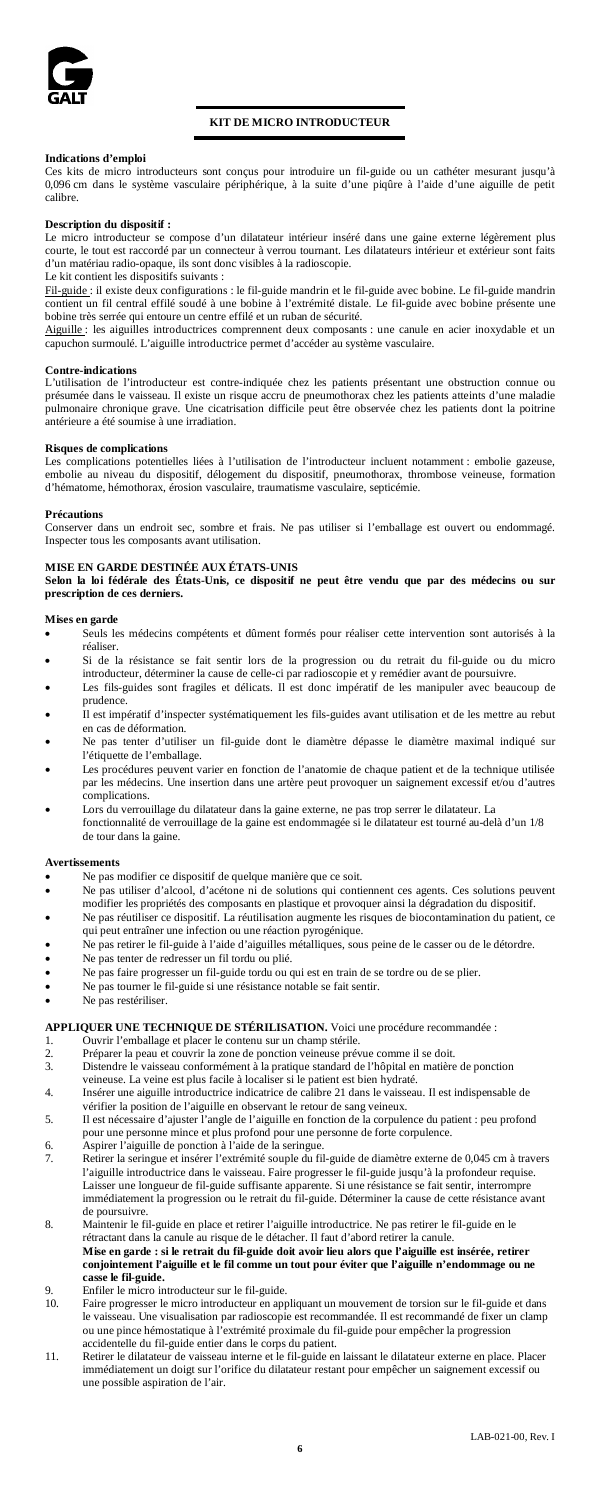

- 12. Le cathéter peut être inséré directement s'il est de plus petite taille que le diamètre intérieur du<br>diatateur externe. Autrement, en cas d'utilisation d'un fil-guide standard, redresser l'extrémité en<br>forme de J de ce
-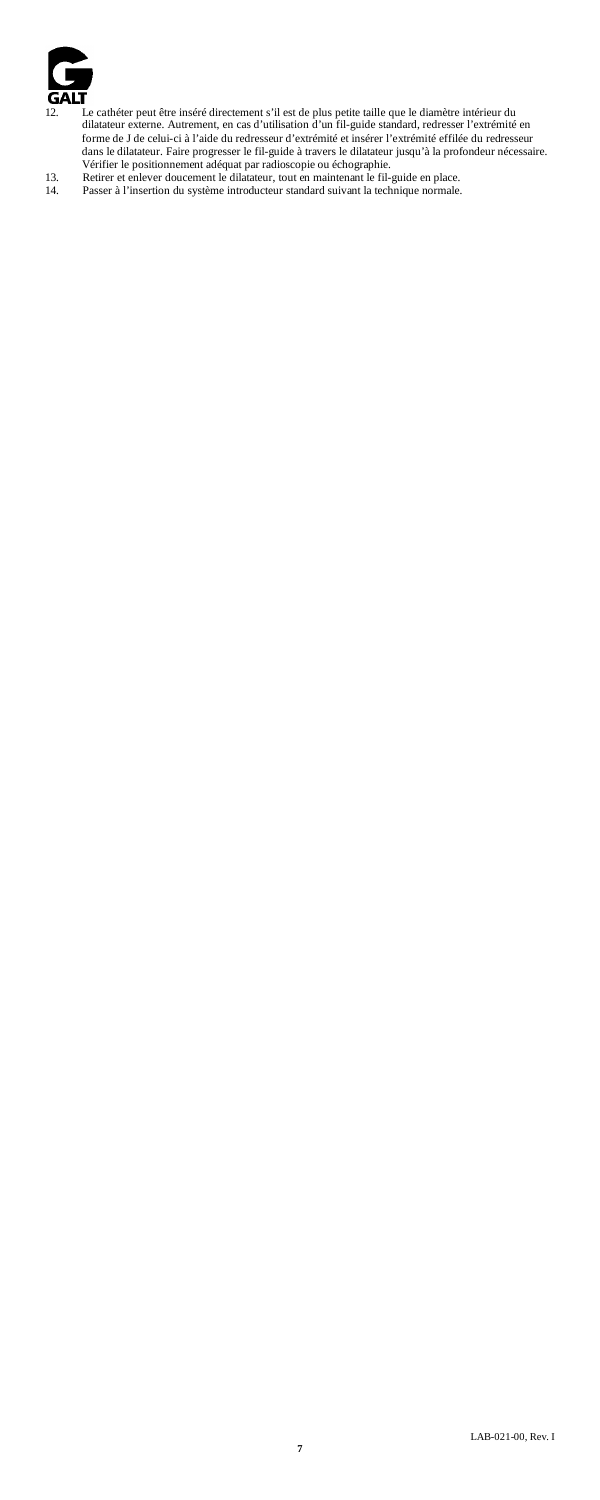

# **MIKRO-EINFÜHRSET**

**Anwendungsgebiete:** Mit diesen Mikro-Einführsets kann nach einem kleinkalibrigen Einstich ein Führungsdraht oder Katheter von bis zu 0,09652 cm in das periphere Gefäßsystem eingeführt werden.

### **Produktbeschreibung:**

Die Mikro-Einführhilfe besteht aus einem inneren Dilatator in einer etwas kürzeren äußeren Schleuse, die über einen SpinLock-artigen Konnektor verbunden sind. Die inneren und äußeren Dilatatoren bestehen aus strahlenundurchlässigem Material und sind somit unter Fluoroskopie sichtbar.

# Das Set umfasst die folgenden Produkte:

Führungsdraht: Der Führungsdraht ist in zwei Konfigurationen erhältlich: als Mandrin oder vollständig aufgewickelt. Der Mandrin verfügt über einen konischen Kerndraht, der am distalen Ende zu einem Coil zusammengelötet oder -geschweißt ist. Der vollständig aufgewickelte Führungsdraht verwendet ein dicht gewickelten Coil, der einen konischen Kern und ein Sicherheitsband umgibt.

Nadel: Die Einführnadeln bestehen aus zwei Komponenten: einer Edelstahlkanüle mit einem umspritzten Mittelteil. Die Einführnadel bietet einen Zugangsweg in das Gefäßsystem.

# **Gegenanzeigen:**

Das Einführset darf nicht verwendet werden, wenn der Patient eine bekannte oder vermutete Obstruktion des vorgesehenen Gefäßes hat. Es besteht ein erhöhtes Pneumothoraxrisiko bei Patienten mit schwerer chronischer Lungenerkrankung. Bei einem Patienten, bei dem zuvor die vordere Thoraxwand bestrahlt wurde, kann es zu einer verschlechterten Wundheilung kommen.

**Mögliche Komplikationen:**<br>Mögliche Komplikationen bei Verwendung des Einführsets sind u. a Luftembolie, Device-Embolie,<br>Dislokation des Produkts, Pneumothorax, Venenthrombose, Hämatombildung, Hämothorax, Gefäßerosion, Gefäßtrauma, Sepsis..

# **Vorsichtshinweise:**

Trocken, dunkel und kühl lagern. Nicht verwenden, wenn die Verpackung geöffnet oder beschädigt ist. Alle Bestandteile vor der Verwendung kontrollieren.

# **VORSICHTSHINWEIS FÜR USA**

**Laut US-amerikanischem Bundesgesetz darf dieses Gerät nur an einen Arzt oder auf ärztliche Anordnung hin verkauft werden.**

# **Vorsicht:**

- Dieses Verfahren darf nur von einem Arzt durchgeführt werden, der entsprechend intensiv geschult wurde.
- Wird beim Vorschieben oder Zurückziehen des Führungsdrahts oder des Mikro-Einführsets ein Widerstand wahrgenommen, ist die Ursache mittels Durchleuchtung festzustellen und zu beseitigen, ehe der Vorgang fortgesetzt wird.
- Da Führungsdrähte empfindlich und fragil sind, müssen sie mit besonderer Sorgfalt gehandhabt werden.
- Führungsdrähte sollten routinemäßig vor dem Gebrauch kontrolliert werden. Sie sind zu entsorgen, wenn sich eine Deformierung am Führungsdraht zeigt.
- Nicht versuchen, einen Führungsdraht zu verwenden, der einen größeren als den auf dem Etikett der Verpackung angegebenen Durchmesser hat.
- anatomischen Gegebenheiten des Patienten und die Technik des Arztes erfordern evtl. eine Änderung im Vorgehen. Die Einführung in eine Arterie kann zu einer übermäßig starken Blutung underen Komplikationen führen.
- Wird der Dilatator in der äußeren Schleuse befestigt, nicht zu fest anziehen. Eine Einschränkung der Sperrfunktion in der Schleuse tritt auf, wenn der Dilatator um mehr als 1/8-Drehung in der Schleuse gedreht wird.

# **Warnhinweise:**

- Dieses Produkt in keiner Weise verändern.
- Alkohol, Aceton oder Lösungen, die diese Substanzen enthalten, dürfen nicht verwendet werden. Solche Lösungen können die Eigenschaften der Kunststoffbestandteile schädigen, so dass die Qualität des Produkts herabgesetzt wird.
- Das Produkt nicht wiederverwenden. Die Wiederverwendung führt zu einem erhöhten Kontaminationsrisiko für den Patienten mit anschließender Infektion bzw. Fieberreaktion.
- Den Führungsdraht nicht durch Metallkanülen zurückziehen; der Draht kann abscheren oder sich auftrennen.
- Nicht versuchen, einen geknickten oder verbogenen Draht zu begradigen.
- Keinen Draht vorschieben, der geknickt ist bzw. der abknickt oder sich verbiegt.
- Den Führungsdraht nicht drehen, wenn ein bedeutender Widerstand spürbar ist.
- Nicht erneut sterilisieren.

# **STERILE TECHNIK ANWENDEN,** empfohlenes Vorgehen:

- 1. Verpackung aufziehen und Inhalt auf eine sterile Arbeitsfläche legen.<br>2 Haut vorbereiten und den Bereich der vorgesehenen Venennunktion
- 2. Haut vorbereiten und den Bereich der vorgesehenen Venenpunktion abdecken.<br>3. Das Gefäß nach der in der Einrichtung üblichen Verfahrensweise für die Venen
- 3. Das Gefäß nach der in der Einrichtung üblichen Verfahrensweise für die Venenpunktion aufdehnen. venn der Patient gut hydriert ist.
- 4. Eine 21-G-Einführkanüle in das Gefäß einführen. Die Lage der Kanüle durch Beobachtung des
- venösen Blutrückflusses überprüfen.
- 5. Die Abwinklung der Kanüle nach dem Körperbau des Patienten ausrichten: flach bei einem schlanken Patienten, steiler bei einem korpulenten Patienten.
- 6. Mit der Spritze aus der Punktionskanüle Blut aspirieren.
- 7. Spritze entfernen und die weiche Spitze des Führungsdrahts mit 0,04572 cm Außendurchmesser durch die Einführkanüle in das Gefäß einführen. Den Führungsdraht bis zur erforderlichen Tiefe vorschieben. Ein ausreichendes Stück Führungsdraht herausragen lassen. Den Führungsdraht niemals vorschieben oder zurückziehen, wenn ein Widerstand spürbar ist. Vor der Fortsetzung des Vorgangs die Ursache des Widerstands feststellen.
- 8. Führungsdraht festhalten und Einführkanüle entfernen. Den Führungsdraht nicht zurück in die Kanüle ziehen, da es dadurch zu einer Abtrennung des Führungsdrahts kom erstes entfernt werden.

# **Vorsicht: Wenn der Führungsdraht herausgezogen werden muss und die Kanüle noch liegt, Kanüle und Draht als gemeinsame Einheit herausziehen, damit die Kanüle den Führungsdraht**  nicht beschädigt oder abs

- 9. Das Mikro-Einführset als Gesamteinheit über den Führungsdraht schieben.<br>10. Das Mikro-Einführset als Gesamteinheit vorschieben, dazu eine Drehbewe
- 10. Das Mikro-Einführset als Gesamteinheit vorschieben, dazu eine Drehbewegung über die Länge des Führungsdrahts und in das Gefäß hinein ausführen. Kontrolle mittels Durchleuchtung ist empfehlenswert. Wird am proximalen Ende des Führungsdrahts eine (Gefäß-)Klemme angebracht, kann der Führungsdraht nicht versehentlich vollständig in den Patienten gleiten.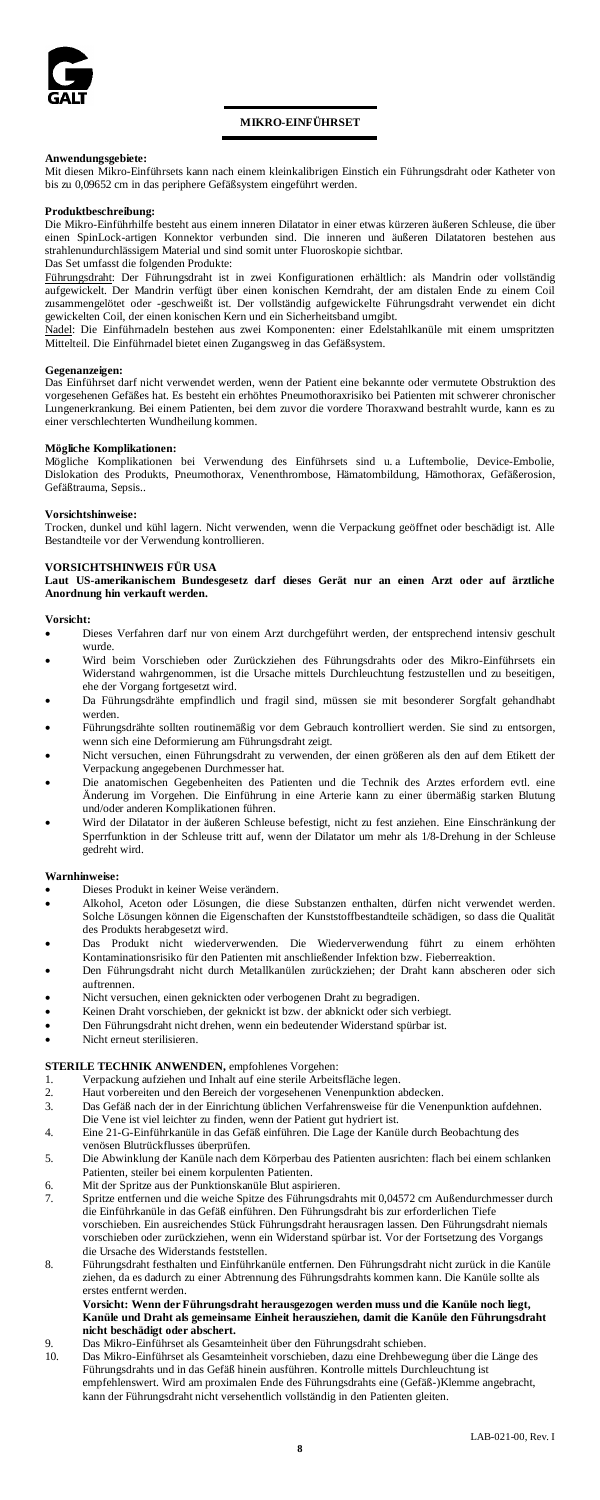

- 
- 11. Innern Gräßdilatator und Führungsdraht entfernen, dabei den äußeren Dilatator an Ort und Stelle<br>belassen. Sofort einen Finger auf die Öffnung des verbleibenden Dilatators legen, um eine übermäßig<br>große Blutung oder mög
- kontrollieren.<br>13. Den Dilatator langsam zurückziehen und entfernen, dabei den Führungsdraht in situ halten.<br>14. Mit der Einführung des Standard-Einführsets nach der normalen Technik fortfahren.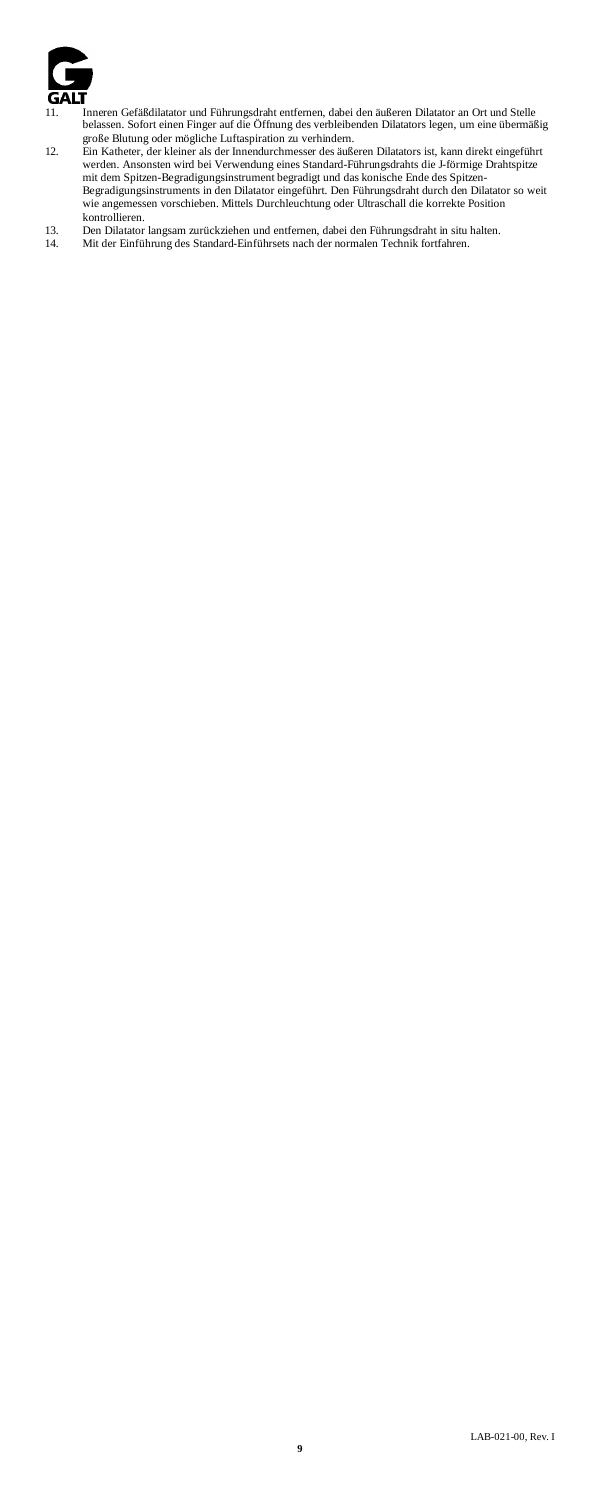

# **ΚΙΤ ΜΙΚΡΟΕΙΣΑΓΩΓΕΑ**

**Ενδείξεις χρήσης:** Αυτά τα κιτ μικροεισαγωγέα προορίζονται για την εισαγωγή ενός οδηγού σύρματος ή καθετήρα διαμέτρου έως 0,096 cm στο περιφερικό αγγειακό σύστημα, μετά από τρύπημα με βελόνα μικρής διαμέτρου.

**Περιγραφή της συσκευής:** Η συσκευή μικροεισαγωγέα αποτελείται από έναν εσωτερικό διαστολέα εντός ενός ελαφρώς κοντύτερου εξωτερικού θηκαριού, τα οποία έχουν συνδεθεί μεταξύ τους μέσω ενός συνδέσμου ασφάλισης τύπου spin-lock. Ο εσωτερικός και ο εξωτερικός διαστολέας είναι κατασκευασμένοι από ακτινοσκιερό υλικό ώστε να είναι ορατοί υπό ακτινοσκόπηση.

Το κι<del>ι</del> περιλαμβάνει τις ακόλουθες συσκευές:<br><u>Οδηγό σύρμα:</u> παρέχεται σε δύο διαμορφώσεις, δηλαδή με αξονίσκο ή πλήρως σπειρωμένο. Στο μοντέλο οδηγού σύρματος με αξονίσκο χρησιμοποιείται ένα κωνικό σύρμα πυρήνα που έχει προσαρτηθεί με κασσιτεροκόλληση ή οξυγονοκόλληση σε μια σπείρα στο περιφερικό άκρο. Στο πλήρως σπειρωμένο μοντέλο οδηγού σύρματος χρησιμοποιείται μια σφιχτά διαμορφωμένη σπείρα που περιβάλλει έναν κωνικό πυρήνα και<br>μια λωρίδα ασφαλείας.<br><u>Βελόνα</u>: οι βελόνες εισαγωγέα αποτελούνται από δύο τμήματα, δηλαδή μια κάνουλα από ανοξείδωτο χάλ

και μια προσαρτημένη πλήμνη. Η βελόνα εισαγωγέα παρέχει οδό προσπέλασης στο αγγειακό σύστημα.

#### **Αντενδείξεις:**

Η χρήση του εισαγωγέα αντενδείκνυται εάν ο ασθενής έχει γνωστή ή πιθανολογούμενη απόφραξη του<br>αγγείου. Υπάρχει αυξημένος κίνδυνος πνευμονοθώρακα σε ασθενείς που πάσχουν από χρουν<br>πνευμονοπάθεια βαριάς μορφής. Ανεπαρκής επ υποβληθεί σε ακτινοβόληση του πρόσθιου θωρακικού τοιχώματος.

# **Πιθανές επιπλοκές:**

Οι πιθανές επιπλοκές που σχετίζονται με τη χρήση του εισαγωγέα περιλαμβάνουν, μεταξύ άλλων, τις εξής:<br>εμβολή από αέρα, εμβολή από τη συσκευή, εκτόπιση της συσκευής, πνευμονοθώρακα, θρόμβωση φλέβας,<br>σχηματισμό αιματώματος,

#### **Προφυλάξεις:**

Φυλάσσετε σε ξηρό, σκοτεινό, δροσερό μέρος. Μη χρησιμοποιείτε εάν η συσκευασία έχει ανοιχτεί ή έχει υποστεί ζημιά. Επιθεωρήστε όλα τα εξαρτήματα πριν από τη χρήση.

# **ΥΠΟΔΕΙΞΗ ΠΡΟΣΟΧΗΣ ΓΙΑ ΤΙΣ Η.Π.Α.**

**Η ομοσπονδιακή νομοθεσία των Η.Π.Α. επιτρέπει την πώληση αυτής της συσκευής μόνον από ιατρό ή κατόπιν εντολής ιατρού.**

# **Υποδείξεις προσοχής:**

- Αυτή η επέμβαση πρέπει να εκτελείται μόνο από ιατρούς άρτια εκπαιδευμένους σε αυτή τη διαδικασία.
- Εάν συναντήσετε αντίσταση κατά την προώθηση ή την απόσυρση του οδηγού σύρματος ή του μικροεισαγωγέα, προσδιορίστε την αιτία με χρήση ακτινοσκόπησης και διορθώστε το πρόβλημα πριν συνεχίσετε την επέμβαση.
- Λόγω της ευαίσθητης και εύθραυστης φύσης των οδηγών συρμάτων, απαιτείται ιδιαίτερη προσοχή κατά το χειρισμό.
- Τα οδηγά σύρματα πρέπει να επιθεωρούνται πάντοτε πριν από τη χρήση και να απορρίπτονται σε περίπτωση που εμφανίζουν παραμορφώσεις.
- Μην επιχειρήσετε να χρησιμοποιήσετε ένα οδηγό σύρμα η διάμετρος του οποίου υπερβαίνει τη μέγιστη επιτρεπόμενη διάμετρο που προσδιορίζεται στην ετικέτα της συσκευασίας.
- Ανάλογα με την ανατομία του κάθε ασθενούς και την τεχνική του ιατρού, ενδέχεται να απαιτούνται παραλλαγές στην επέμβαση. Η εισαγωγή σε αρτηρία μπορεί να προκαλέσει υπερβολική αιμορραγία ή/και άλλες επιπλοκές.
- Όταν ασφαλίζετε το διαστολέα μέσα στο εξωτερικό θηκάρι, μη σφίγγετε υπερβολικά το διαστολέα. Εάν ο διαστολέας περιστραφεί περισσότερο από το 1/8 της στροφής μέσα στο θηκάρι, θα προκληθεί ζημιά στη διάταξη κλειδώματος του θηκαριού.

# **Προειδοποιήσεις:**

- Μην τροποποιείτε αυτήν τη συσκευή με κανέναν τρόπο.
- Μη χρησιμοποιείτε αλκοόλη, ακετόνη ή διαλύματα που περιέχουν αυτές τις ουσίες. Αυτά τα διαλύματα μπορεί να επηρεάσουν τις ιδιότητες των πλαστικών εξαρτημάτων και να προκαλέσουν
- υποβάθμιση των υλικών κατασκευής της συσκευής. Μην επαναχρησιμοποιείτε αυτήν τη συσκευή. Η επαναχρησιμοποίηση θα έχει ως αποτέλεσμα αυξημένο κίνδυνο βιολογικής μόλυνσης για τον ασθενή, η οποία θα οδηγήσει σε λοίμωξη ή
- πυρετογόνο αντίδραση. Μην αποσύρετε το οδηγό σύρμα διαμέσου μεταλλικών βελονών, καθώς υπάρχει κίνδυνος διάτμησης ή εκτύλιξης του οδηγού σύρματος.
- Μην επιχειρήσετε να ισιώσετε ένα σύρμα που έχει συστραφεί ή καμφθεί.
- Μην προωθείτε ένα σύρμα που έχει συστραφεί ή που συστρέφεται ή κάμπτεται. Μην περιστρέφετε το οδηγό σύρμα εάν συναντάτε σημαντική αντίσταση.
- 
- Μην επαναποστειρώνετε.

# **ΧΡΗΣΗ ΑΣΗΠΤΗΣ ΤΕΧΝΙΚΗΣ.** Προτεινόμενη διαδικασία:<br>1. Ανοίξτε τη συσκευασία και τοποθετήστε το περιεχόμεν<br>2. Πορετοιμάστε το δέρμα και τοποθετήστε οθόνιο στην π

- 1. Ανοίξτε τη συσκευασία και τοποθετήστε το περιεχόμενο σε αποστειρωμένο πεδίο.
- 2. Προετοιμάστε το δέρμα και τοποθετήστε οθόνιο στην περιοχή όπου πρόκειται να γίνει η φλεβοκέντηση, ανάλογα με τις ανάγκες.
- 3. Προβείτε σε διάταση του αγγείου ακολουθώντας την τυπική πρακτική του νοσοκομείου για
- φλεβοκέντηση. Η φλέβα εντοπίζεται πολύ πιο εύκολα εάν ο ασθενής είναι καλά ενυδατωμένος. 4. Εισαγάγετε μια βελόνα εισαγωγέα 21 gauge στο αγγείο. Η θέση της βελόνας πρέπει να επαληθευτεί
- 
- με παρατήρηση της επιστροφής του φλεβικού αίματος.<br>5. Η γονία τοποθέτησης της βελόνιας πρέπει να προσαρμόζεται ανάλογα με τη σωματική διάπλαση του<br>ασθενούς: επιφανειακά σε λεπτούς ασθενείς και βαθύτερα σε εύσωμους ασθενεί
- 
- 0,045 cm μέσα στο αγγείο, μέσω της βελόνας εισαγωγέα. Προωθήστε το οδηγό σύρμα μέχρι να<br>φτάσει στο απαιτούμενο βάθος. Αφήστε εκτεθειμένο ένα ικανό τμήμα του οδηγού σύρματος. Ποτέ<br>μην προωθείτε ή αποσύρετε το οδηγό σύρμα ό αντίστασης πριν συνεχίσετε.
- 8. Κρατήστε το οδηγό σύρμα στη θέση του και αφαιρέστε τη βελόνα εισαγωγέα. Μην αποσύρετε το οδηγό σύρμα πίσω στην κάνουλα, καθώς κάτι τέτοιο μπορεί να οδηγήσει σε διαχωρισμό του οδηγού σύρματος. Αφαιρέστε πρώτα την κάνουλα. **Προσοχή: Εάν το οδηγό σύρμα πρέπει να αφαιρεθεί ενώ έχει εισαχθεί η βελόνα, αφαιρέστε τη**

**βελόνα μαζί με το σύρμα ως ενιαία μονάδα ώστε η βελόνα να μην προκαλέσει ζημιά ή διάτμηση** 

**του οδηγού σύρματος.** 9. Περάστε το συγκρότημα του μικροεισαγωγέα πάνω από το οδηγό σύρμα.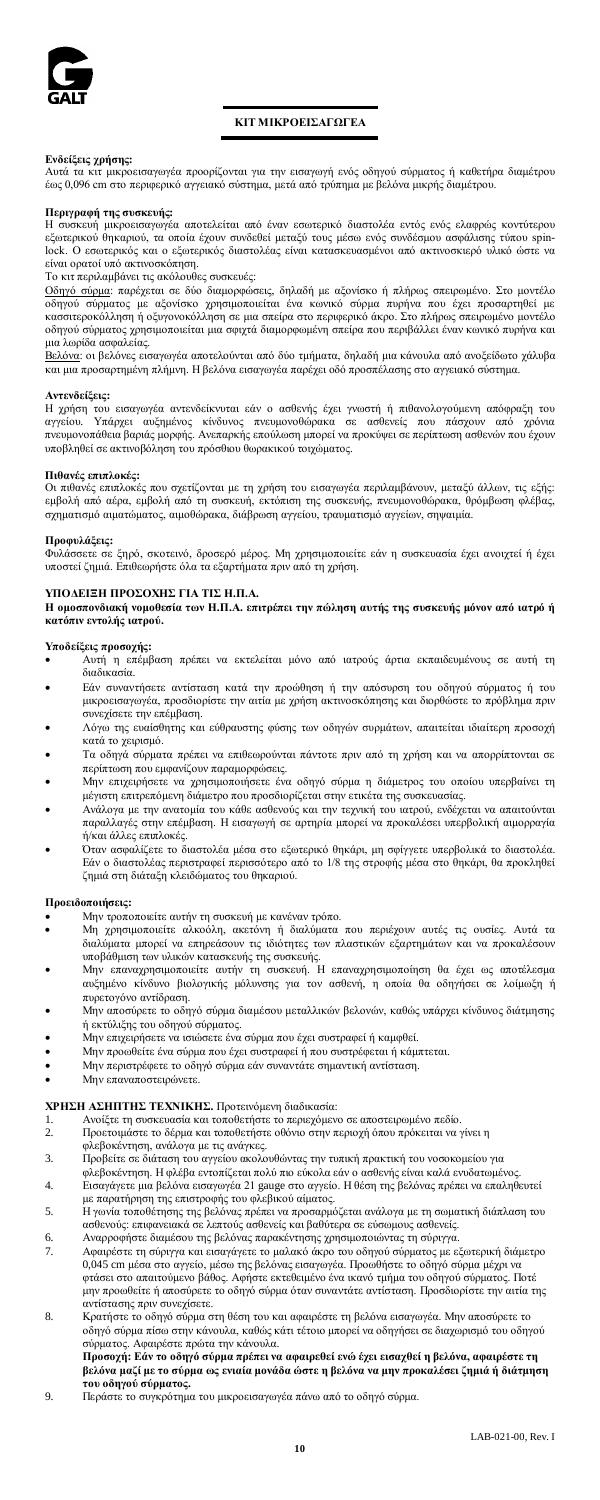

- 10. Με περιστροφικές κινήσεις, προωθήστε το σκηκρότημα του μικροεισαγωγέα πάνω από το οδηγό και μέσα στο αγγείο. Συνιστάται ενδεχομένως η παρακολούθηση με ακτινοσκόπηση. Η<br>προσάρτηση σφιγκτήρα ή αιμοστατικής λαβίδας στο ε
- 
- καθετήρας μπορεί να εισαχθεί απευθείας. Διαφορετικά, χρησιμοποιώντας ένα τυπικό οδηγό σύρμα,<br>ισιώστε το άκρο σχήματος J του οδηγού σύρματος με το εξάρτημα ευθυγράμμισης άκρου και<br>εισαγάγετε το κοινικό άκρο του εξαρτήματος χρησιμοποιώντας ακτινοσκόπηση ή υπερήχους.
- 13. Αποσύρετε αργά το διαστολέα και αφαιρέστε τον, κρατώντας το οδηγό σύρμα στη θέση του. 14. Συνεχίστε με την εισαγωγή του τυπικού συστήματος εισαγωγέα ακολουθώντας τη συνήθη τεχνική.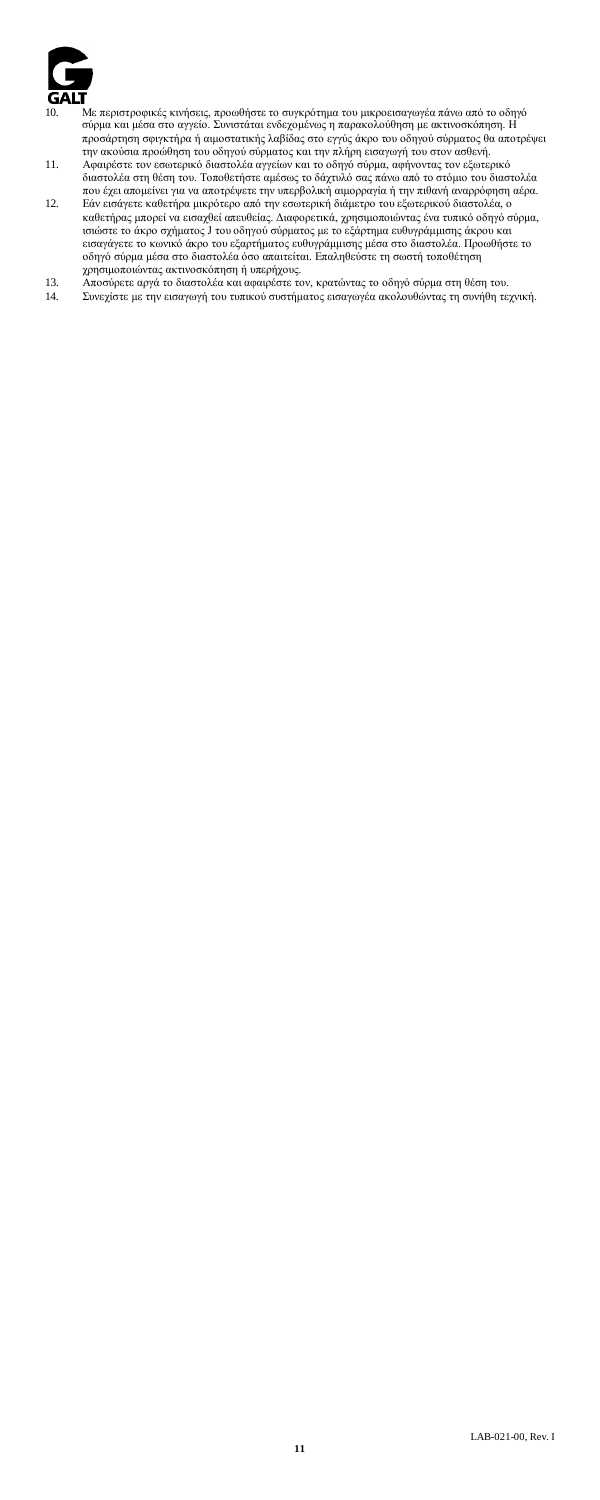

# **MIKROBEVEZETŐ KÉSZLET**

# **Felhasználási javallatok:**

Ezek a mikrobevezető készletek legfeljebb 0,096 cm méretű vezetődrót vagy katéter perifériás érrendszerbe való bevezetésére szolgálnak kisméretű tűvel végzett szúrást követően.

# **Az eszköz leírása:**

A mikrobevezető eszközt egy belső tágító alkotja, amely egy forgózár típusú csatlakozó segítségével csatlakozó, kissé rövidebb külső hüvelyben található. A belső és a külső tágítók sugárfogó anyagból készülnek, így láthatók fluoroszkópia alatt.

A készlet a következő eszközöket tartalmazza:

<u>Vezetődrót</u>: Két konfiguráció létezik: mandrinos vagy teljesen feltekercselt. A mandrinos vezetődrót-szerkezet<br>a disztális végén tekercshez forrasztott vagy hegesztett kúpos belső drótot használ. A teljesen feltekercselt

vezetődrót-szerkezet szoros tekercset használ, amely körülvesz egy kúpos magot és egy biztonsági szalagot.<br><u>Tű</u> - A - bevezetőtük - két - alkotóelemből - állnak: - gey - rozsdamentes - acél - kanülből - és - egy - ráöntött

### **Ellenjavallatok:**

A bevezetőeszköz alkalmazása ellenjavallt, ha a betegnek ismert vagy gyanított elzáródása van az érben.<br>Súlyos krónikus tidőböetegségben szenvedő betegnél a pneumotorax fokozott kockázata áll fenn. A mellkas<br>elülső oldalán

**Lehetséges szövődmények:** A bevezetőeszköz alkalmazásához kapcsolódó lehetséges szövődmények többek között a következők: légembólia, az eszköz embolizációja, az eszköz elmozdulása, pneumotorax, vénatrombózis, vérömleny kialakulása, hemotorax, érerózió, érsérülés, szepszis.

# **Óvintézkedések:**

Száraz, sötét, hűvös helyen tartandó. Ne használja, ha a csomagolás nyitva van vagy sérült. Felhasználás előtt vizsgáljon meg minden alkotóelemet.

# **AMERIKAI EGYESÜLT ÁLLAMOK: FIGYELEM:**

**A szövetségi törvények (USA) értelmében ez az eszköz csak orvos által vagy orvosi rendelvényre értékesíthető.**

# **Figyelem:**

- 
- Ezt az eljárást kizárólag az eljárásban alaposan képzett orvos végezheti el. Ha a vezetődrót vagy a mikrobevezető előretolása vagy visszahúzása során ellenállást tapasztal, fluoroszkópiával határozza meg annak okát, és szüntesse meg, mielőtt az eljárást folytatná.
- Mivel a vezetődrótok finom és törékeny eszközök, azokat rendkívül körültekintően kell kezelni. • A vezetődrótokat felhasználás előtt rutinszerűen meg kell vizsgálni, és el kell dobni, ha azokon
- bármilyen elváltozás észlelhető. • Ne kísérelje meg a csomagolás címkéjén meghatározott maximális átmérőnél nagyobb vezetődrót
- használatát.
- A beteg egyéni anatómiája és az orvos technikája az eljárás módosítását tehetik szükségessé. Az artériába történő bevezetés fokozott vérzést, illetve egyéb szövődményeket okozhat. • A tágító külső hüvelybe rögzítésekor ne húzza túl szorosra a tágítót. Ha a tágítót a hüvelyben 1/8
- fordulatnál jobban elfordítja, akkor a hüvely zárómechanizmusa károsodik.

# **Figyelmeztetések:**

- Az eszköz bármilyen módosítása tilos.
- Ne használjon alkoholt, acetont vagy olyan oldatokat, amelyek ezeket az anyagokat tartalmazzák. Ezek az oldatok befolyásolhatják a műanyag alkotóelemek tulajdonságait, ami az eszköz minőségének romlásához vezet.
- Az eszköz újrafelhasználása tilos. Az újrafelhasználás a beteg biológiai kontaminációjának nagyobb kockázatával jár, amely fertőzést vagy lázreakciót eredményez.
- Ne húzza vissza a vezetődrótot fémtűn keresztül, mert a vezetődrót elnyíródhat vagy szétbomolhat. • Ne kísérelje meg a meghurkolódott vagy meghajlott vezetődrótot kiegyenesíteni.<br>• Ne tolion előre meghurkolódott vezetődrótot, vagy olyat, amely a heavatkozás ki
- Ne toljon előre meghurkolódott vezetődrótot, vagy olyat, amely a beavatkozás közben meghurkolódik vagy meghajlik.
- Ne forgassa a vezetődrótot, ha jelentős ellenállást érez.
- Tilos újrasterilizálni.
- **ALKALMAZZON STERIL TECHNIKÁT.** A javasolt eljárás:
- 
- 1. Nyissa ki a csomagolást, és tegye annak tartalmát steril területre.<br>2. Készítse elő a bőrt, és tetszés szerinti módszerrel izolália a tervez
- 2. Készítse elő a bőrt, és tetszés szerinti módszerrel izolálja a tervezett vénapunkció területét.<br>3. A vénapunkció szabványos kórházi gyakorlatát követve tágúsa ki az eret. A véna helyzete. 3. A vénapunkció szabványos kórházi gyakorlatát követve tágítsa ki az eret. A véna helyzete sokkal könnyebben meghatározható, ha a beteg jól hidratált.
- 4. Vezessen az érbe egy 21 G méretű bevezetőtűt. A tű helyzetét ellenőrizni kell a vénás vér
- visszafolyásának megfigyelésével. 5. A tű szögét a beteg testfelépítésétől függően kell beállítani: vékony személynél kis mélységben, testesebb felépítésű személynél mélyebben.
- 6. A fecskendővel szívja le a punkciós tűt.
- 7. Vegye le a fecskendőt, és vezesse be egy 0,046 cm külső átmérőjű vezetődrót puha hegyét a bevezetőtűn keresztül az érbe. Tolja előre a vezetődrótot a kívánt mélységig. A vezetődrót megfelelő hosszát hagyja szabadon. Soha nem szabad a vezetődrótot előretolni vagy visszahúzni, ha ellenállást érez. Mielőtt folytatná az eljárást, határozza meg az ellenállás okát.
- 8. Tartsa a vezetődrótot a helyén, és húzza ki a bevezetőtűt. Ne húzza vissza a vezetődrótot a kanülbe, mert az a vezetődrót leválását okozhatja. Először a kanült kell eltávolítani. **Figyelem: Ha a vezetődrótot vissza kell húznia, miközben a tű be van vezetve, egy egységként távolítsa el a tűt és a drótot annak megelőzése érdekében, hogy a tű károsítsa vagy elnyírja a vezetődrótot.**
- 9. Fűzze a mikrobevezető egységet a vezetődrótra.
- 10. Csavaró mozdulattal tolja előre a teljes mikrobevezető egységet a vezetődrót felett az érbe. Javasolt lehet a fluoroszkópos megfigyelés. Ha kapcsot vagy érfogót helyez a vezetődrót proximális végére, az megakadályozza, hogy a vezetődrót véletlenül teljesen hosszában a betegbe jusson.
- 11. Távolítsa el a belső értágítót és a vezetődrótot, a külső tágítót a helyén hagyva. Azonnal nyomja az
- uiját a fennmaradó tágítónyílásra, hogy megelőzze a túlzott vérzést vagy az esetleges levegőbeszívást.<br>12. Ha olyan katétert vezet be, amely kisebb a külső tágító belső átmérőjénél, a katéter közvetlenül is<br>bevezethető. hegyét a kiegyenesítő eszközzel, és vezesse be a kiegyenesítő kúpos végét a tágítóba. A megfelelő mélységig tolja előre a vezetődrótot a tágítón keresztül. Fluoroszkópiával vagy ultrahanggal ellenőrizze a helyes elhelyezkedést.
- 13. Lassan húzza vissza és távolítsa el a tágítót, miközben a vezetődrótot a helyén tartja.
- A szokásos technikát követve folytassa a szabványos bevezetőrendszer bevezetésével.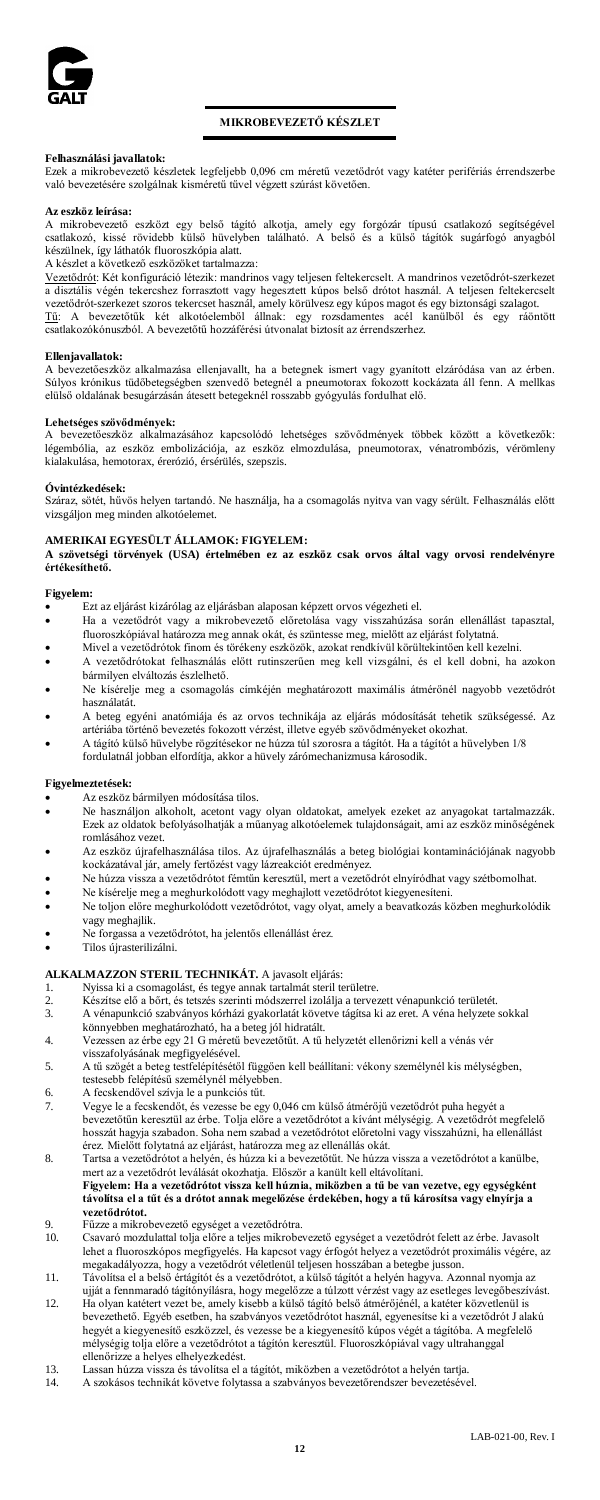

# **KIT MICRO-INTRODUTTORE**

# **Indicazioni per l'uso:**

I kit micro-introduttore sono concepiti per introdurre un filo guida o un catetere della misura massima di 0,096 cm nel sistema vascolare periferico a seguito di un ago di piccolo calibro.

# **Descrizione del dispositivo:**

Il dispositivo micro-introduttore è composto da un dilatatore interno situato in una guaina esterna leggermente più corta, collegato tramite un connettore di tipo a torsione e bloccaggio. I dilatatori interno ed esterno sono realizzati in materiale radiopaco per essere visibili in fluoroscopia.

# Il kit include i dispositivi seguenti:

Filo guida: disponibile in due configurazioni: con mandrino o completamente avvolto a spirale. La costruzione del filo guida con mandrino è basata su un filo interno affusolato che viene saldato su una spirale in corrispondenza dell'estremità distale. La costruzione del filo guida completamente avvolto a spirale è basata su una spirale avvolta strettamente che circonda l'anima affusolata e un nastro di sicurezza.

Ago: gli aghi introduttori sono costituiti da due componenti: una cannula in acciaio inossidabile su un raccordo modellato. L'ago introduttore fornisce un percorso di accesso nel sistema vascolare.

# **Controindicazioni:**

L'uso dell'introduttore è controindicato se il paziente presenta un'ostruzione nota o sospetta del vaso. I pazienti affetti da patologie polmonari croniche gravi presentano un maggiore rischio di pneumotorace. I pazienti che sono stati sottoposti a irradiazione della parte anteriore del torace possono presentare problemi di cicatrizzazione.

### **Complicazioni potenziali:**

Le complicazioni potenziali correlate all'uso dell'introduttore includono, in modo non limitativo, quanto segue: embolia gassosa, embolizzazione del dispositivo, spostamento del dispositivo, pneumotorace, trombosi venosa, formazione di ematomi, emotorace, erosione del vaso, trauma vascolare, sepsi.

**Precauzioni:** Conservare in un luogo fresco, asciutto e al riparo dalla luce. Non usare se la confezione è aperta o danneggiata. Prima dell'uso controllare tutti i componenti.

**PRECAUZIONE PER GLI STATI UNITI La legge federale degli Stati Uniti limita la vendita di questo dispositivo esclusivamente su prescrizione medica.**

# Attenzio

- Questa procedura deve essere eseguita esclusivamente da medici che abbiano ricevuto una formazione adeguata.
- Qualora si incontri resistenza durante l'avanzamento o la retrazione del micro-introduttore, determinarne la causa in fluoroscopia e correggere il problema prima di proseguire con la procedura.
- I fili guida sono essenzialmente delicati e fragili; prestare estrema cautela nel manipolarli. Prima dell'uso i fili guida devono essere controllati regolarmente ed eliminati qualora presentino deformità.
- Non tentare di usare un filo guida di diametro superiore al diametro massimo specificato sull'etichetta della confezione.
- L'anatomia individuale del paziente e la tecnica del medico possono richiedere variazioni alla procedura. L'introduzione nell'arteria può causare sanguinamento eccessivo e/o altre complicazioni.
- Non serrare eccessivamente il dilatatore quando lo si blocca sulla guaina esterna. Se il dilatatore viene ruotato sulla guaina per più di 1/8 di giro, possono verificarsi danni al dispositivo di bloccaggio nella guaina.

#### **Avvertenze:**

- Non alterare questo dispositivo in alcun modo.<br>Non usere algool, acetera e colugioni alte com-
- Non usare alcool, acetone o soluzioni che contengono tali agenti. Tali soluzioni possono influire sulle proprietà dei componenti in plastica, causando il degrado del dispositivo.
- Non riutilizzare il dispositivo. Il riutilizzo comporta un maggiore rischio di contaminazione biologica per il paziente, con conseguente infezione e risposta pirogena.
- Non retrarre il filo guida attraverso aghi in metallo, onde evitare lacerazioni o lo srotolamento dello stesso.
- Non tentare di raddrizzare un filo guida che sia stato attorcigliato o piegato.
- Non fare avanzare un filo guida che sia stato attorcigliato o venga attorcigliato o piegato.
- Se si percepisce una resistenza significativa, non ruotare il filo guida.
- Non risterilizzare.

# **ADOTTARE UNA TECNICA STERILE.** Procedura consigliata:

- 
- 1. Aprire la confezione e posizionare il contenuto sul campo sterile. 2. Preparare la cute e posizionare teli sterili attorno al sito previsto per la venipuntura.<br>2. Preparare la cute e posizionare teli sterili attorno al sito previsto per la venipuntura.<br>3. Distendere il vaso attenendosi al
- 3. Distendere il vaso attenendosi alle procedure ospedaliere standard per la venipuntura. Una buona idratazione del paziente agevola notevolmente l'individuazione della vena.
- 
- 4. Inserire l'ago introduttore calibro 21 nel vaso. Verificare la posizione dell'ago osservando il flusso venoso di ritorno.
- 5. Regolare l'angolo dell'ago in base alla corporatura del paziente: superficiale se la persona è magra, più a persona è robusta.
- 6. Aspirare l'ago di puntura utilizzando la siringa.
- 7. Rimuovere la siringa e inserire la punta morbida del filo guida del diametro esterno di 0,046 cm attraverso l'ago introduttore e nel vaso. Fare avanzare il filo guida fino alla profondità richiesta. Lasciare esposta una porzione sufficiente di filo guida. Se si incontra resistenza durante l'avanzamento o la retrazione del filo guida, interrompere la procedura. Prima di procedere, determinare la causa della resistenza.
- 8. Tenere il filo guida in posizione e rimuovere l'ago introduttore. Non retrarre il filo guida nella cannula, in quanto ciò potrebbe causare la separazione del filo guida. Innanzitutto rimuo cannula.

# Attenzione: se è necessario retrarre il filo guida mentre l'ago è inserito, rimuovere l'ago e il filo<br>guida come una singola unità, per evitare che l'ago danneggi o laceri il filo guida.<br>9.

- 10. Fare avanzare il gruppo del micro-introduttore come una singola unità, con un movimento di torsione sul filo guida e nel vaso. È consigliabile procedere in osservazione fluoroscopica. Per evitare di fare avanzare inavvertitamente il filo guida completamente nel paziente, applicare un fermaglio o una pinza emostatica all'estremità prossimale del filo guida.
- 11. Rimuovere il dilatatore interno del vaso e il filo guida, lasciando il dilatatore esterno in posizione. Posizionare immediatamente un dito sull'orifizio del dilatatore rimasto in posizione, per evitare un sanguinamento eccessivo o una potenziale aspirazione d'aria.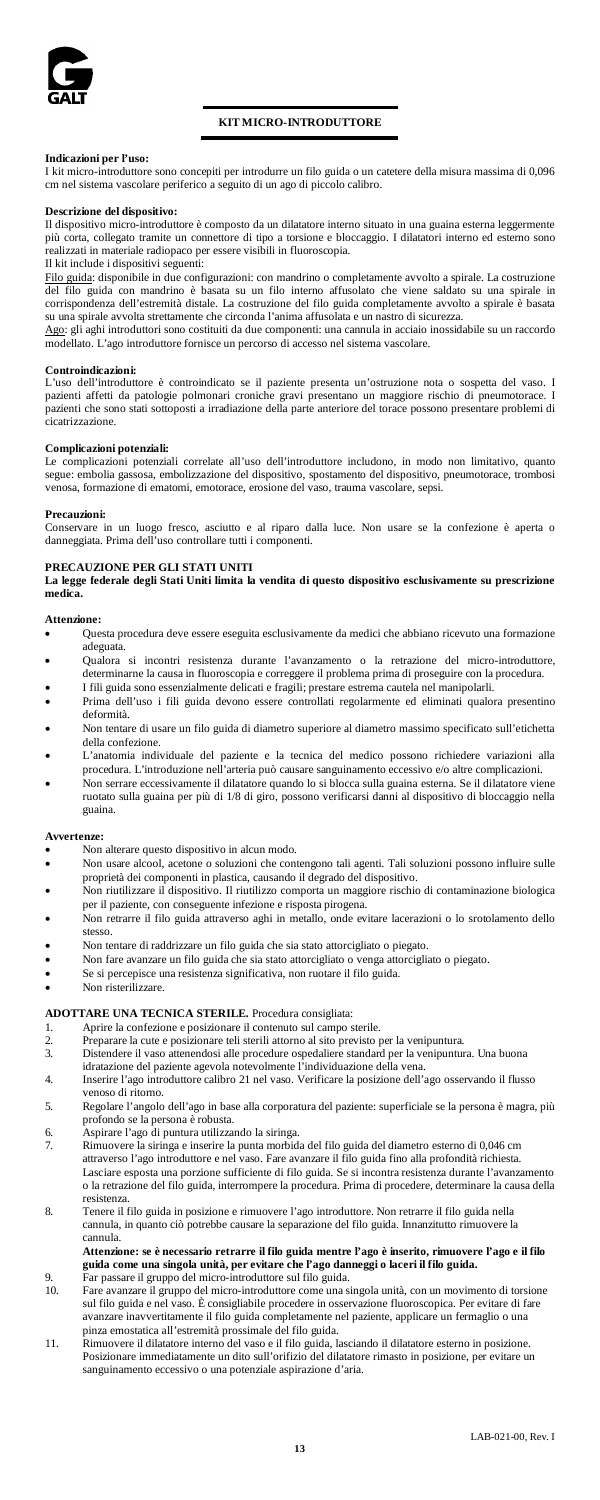

- 12. Se si introduce un catetere di dimensioni minori rispetto al diametro interno del dilatatore esterno, il catetere può essere inserito direttamente. Altrimenti, utilizzare un filo guida standard, raddrizzarne la punta a J con l'apposito raddrizzatore e inserire l'estremità affusolata del raddrizzatore della punta nel dilatator
- 
-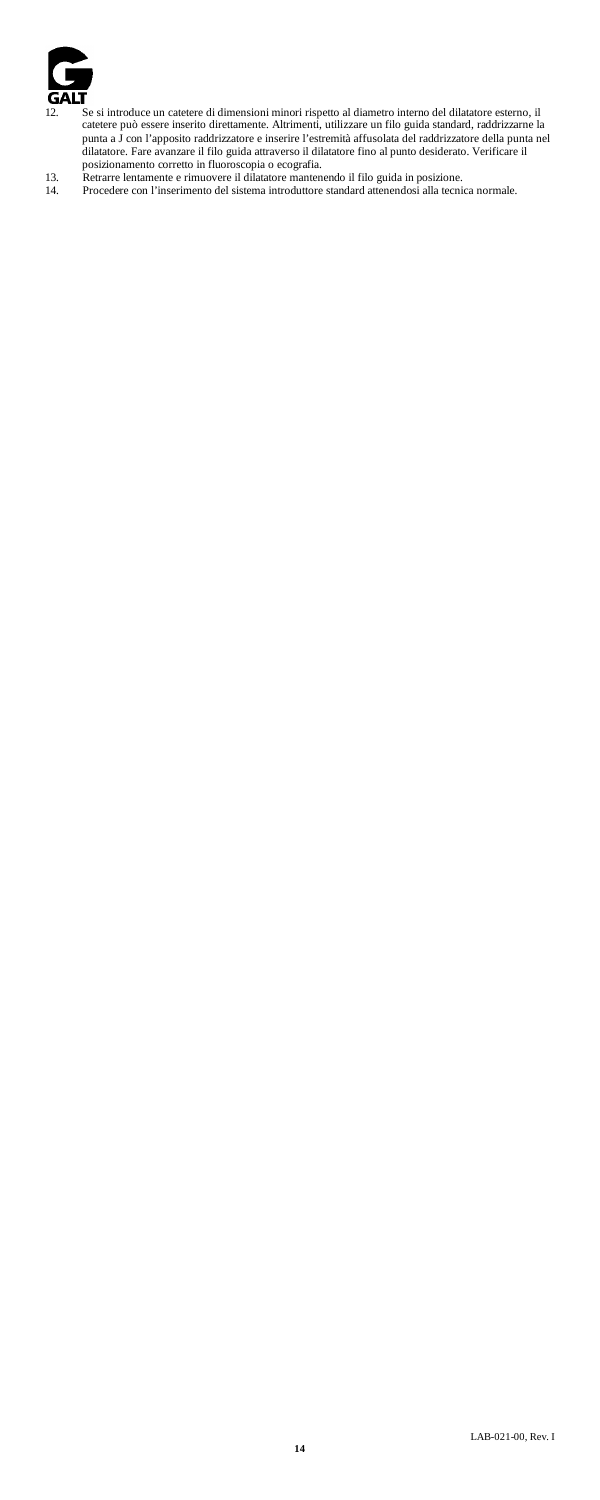

# **MIKROINNFØRINGSSETT**

# **Bruksindikasjoner:**

Disse mikroinnføringssettene er beregnet på å innføre en ledevaier eller et kateter med størrelse inntil 0,097 cm i det perifere vaskulære systemet etter et nåleinnstikk med en tynn nål.

### **Beskrivelse av enheten:**

Mikroinnføringsenheten består av en indre dilator inni en litt kortere ytre hylse som er koblet sammen med en kobling med lås. Indre og ytre dilatorer er laget av røntgentett materiale slik at de er synlige ved fluoroskopi. Settet inneholder følgende enheter:

Ledevaier: Den kommer i to utgaver: Spindel eller fullt spolet. Spindelledevaier benytter en avsmalnet kjerne som er loddet eller sveiset på en spole i den distale enden. Sammensetningen av fullt spolet ledevaier benytter en stramt viklet spole som omslutter en avsmalnet kjerne og et sikkerhetsbånd.

Nål: Innføringsnålene består av to deler: en kanyle i rustfritt stål med en formet hylse. Innføringsnålen oppretter tilgang til blodkar.

**Kontraindikasjoner:** Bruk av en innføringsenhet er kontraindisert hvis pasienten har en kjent eller mistenkt obstruksjon i blodkaret. Det er økt risiko for pneumotoraks for pasienter som har en alvorlig kronisk lungesykdom. Dårlig tilheling kan bli resultatet for pasienter som har fått bestråling av fremre del av brystkassen.

# **Potensielle komplikasjoner:**

De potensielle komplikasjonene som gjelder bruk av innføringsenhet omfatter, men er ikke begrenset til, følgende: Luftemboli, emboli i enheten, forskyvning av enheten, pneumotoraks, venetrombose, dannelse av hematom, hemotoraks, blodkarerosjon, skade på blodkar, sepsis.

# **Forholdsregler:**

Oppbevares på et tørt, mørkt og kjølig sted. Må ikke brukes hvis pakningen er åpnet eller skadet. Inspiser alle komponentene før bruk.

# **USA FORSIKTIG**

**Amerikansk føderal lov begrenser salget av denne enheten til salg fra eller på ordre fra en lege.**

**Forsiktig:** • Denne prosedyren må kun utføres av leger som har fått grundig opplæring i denne prosedyren.

- Hvis man møter motstand når man fører frem eller trekker tilbake ledevaieren eller mikroinnføringsenheten, må årsaken finnes ved fluoroskopi og korrigeres før man fortsetter med prosedyren.
- På grunn av ledevaierens delikate og skjøre natur må man utvise spesiell forsiktighet ved håndteringen.
- Ledevaiere må inspiseres rutinemessig før bruk og kastes hvis det finnes deformiteter i ledevaieren.
- Forsøk ikke å bruke en ledevaier over den maksimale diameteren angitt på pakningen. • Individuell pasientanatomi og legeteknikk kan kreve avvik i prosedyren. Innsetting i arterien kan føre
- til betydelig blødning og/eller andre komplikasjoner. • Ved låsing av dilatoren i ytterhylsen må dilatoren ikke overstrammes. Skader på låsefunksjonen i hylsen vil oppstå hvis dilatoren roteres mer enn 1/8 omdreining i hylsen.

### **Advarsler:**

- Denne enheten må ikke endres på noen måte.
- Bruk ikke alkohol, aceton eller løsninger som inneholder disse stoffene. Disse løsningene kan påvirke egenskapene til plastkomponentene og føre til nedbrytning av enheten.
- Denne enheten må ikke gjenbrukes. Gjenbruk vil gi økt biokontamineringsrisiko for pasienten som kan føre til infeksjoner eller pyrogeniske reaksjoner.
- Trekk ikke tilbake ledevaieren gjennom metallnåler, ledevaieren kan kuttes eller rakne.<br>• Forsøk ikke å rette ut en vaier som har blitt knekt eller bøyd
- Forsøk ikke å rette ut en vaier som har blitt knekt eller bøyd.<br>• Før ikke inn en ledevaier som er knekt eller blir knekt eller b
- Før ikke inn en ledevaier som er knekt eller blir knekt eller bøyd.
- Roter ikke ledevaieren dersom du føler betydelige motstand.
- Må ikke steriliseres på nytt.

- **BRUK STERIL TEKNIKK,** en foreslått prosedyre: 1. Åpne pakningen og plasser innholdet på et sterilt område.
- 2. Klargjør huden og draper i området for planlagt venepunksjon. 3. Forstørr blodkaret i henhold til standard sykehusprosedyre for venepunksjon. Venen vil bli mye lettere
- å finne hvis pasienten er godt hydrert.
- 4. Sett inn en innføringsnål med størrelse 21 gauge i blodkaret. Nåleposisjonen bør kontrolleres ved å observere veneblodreturen.
- 5. Vinkelen på nålen må justeres avhengig av pasientens kroppsbygning: grunt i en tynn person, dypere i en kraftig person.
- 6. Aspirer punkteringsnålen med sprøyten.
- 7. Fjern sprøyten og sett inn den myke spissen på ledevaieren med 0,046 cm ytterdiameter gjennom innføringsnålen nålen og inn i blodkaret. Før ledevaieren inn til ønsket dybde. La en passende del av ledevaieren være eksponert. Ledevaieren må aldri føres frem eller trekkes tilbake hvis man møter motstand. Bestem årsaken til motstanden før du fortsetter.
- 8. Hold ledevaieren på plass og fjern innføringsnålen. Trekk ikke tilbake ledevaieren i kanylen, da dette kan føre til separasjon av ledevaieren. Kanylen må fjernes først. **Forsiktig: Hvis ledevaieren må trekkes tilbake mens nålen er satt inn, må både nålen og vaieren**
- **fjernes som en enhet for å hindre at nålen skader eller kutter ledevaieren.** 9. Tre mikroinnføringsenheten over ledevaieren.
- 10. Før mikroinnføringsenheten sammen inn med en vridende bevegelse over ledevaieren og inn i blodkaret. Fluoroskopisk observasjon kan være tilrådelig. Dersom du fester en klemme eller hemostat til den proksimale enden på ledevaieren, vil dette hindre utilsiktet fremføring av ledevaieren helt inn i
- pasienten. 11. Fjern den indre blodkardilatoren og ledevaieren og la den utvendige dilatoren være på plass. Plasser umiddelbart en finger over den gjenværende dilatoråpningen for å hindre overdreven blødning eller mulig luftaspirasjon.
- 12. Hvis man setter inn et kateter som er mindre enn den innvendige diameteren på den ytre dilatoren, kan et kan kateteret settes inn direkte. Ellers, hvis man benytter en standard ledevaier, kan man rette ut J-spissen på ledevaieren med spissrettetangen og sette inn den koniske enden av spissrettetangen i dilatoren. Før om dilatoren så langt du ønsker. Kontroller riktig posisjonering med hjelp av inn ledevaieren gjennom ofluoroskopi eller ultralyd.
- 13. Trekk tilbake og fjern dilatoren langsomt, mens du holder ledevaieren i riktig posisjon. 14. Fortsett med innføringen av det standard innføringssystemet med vanlig teknikk.
-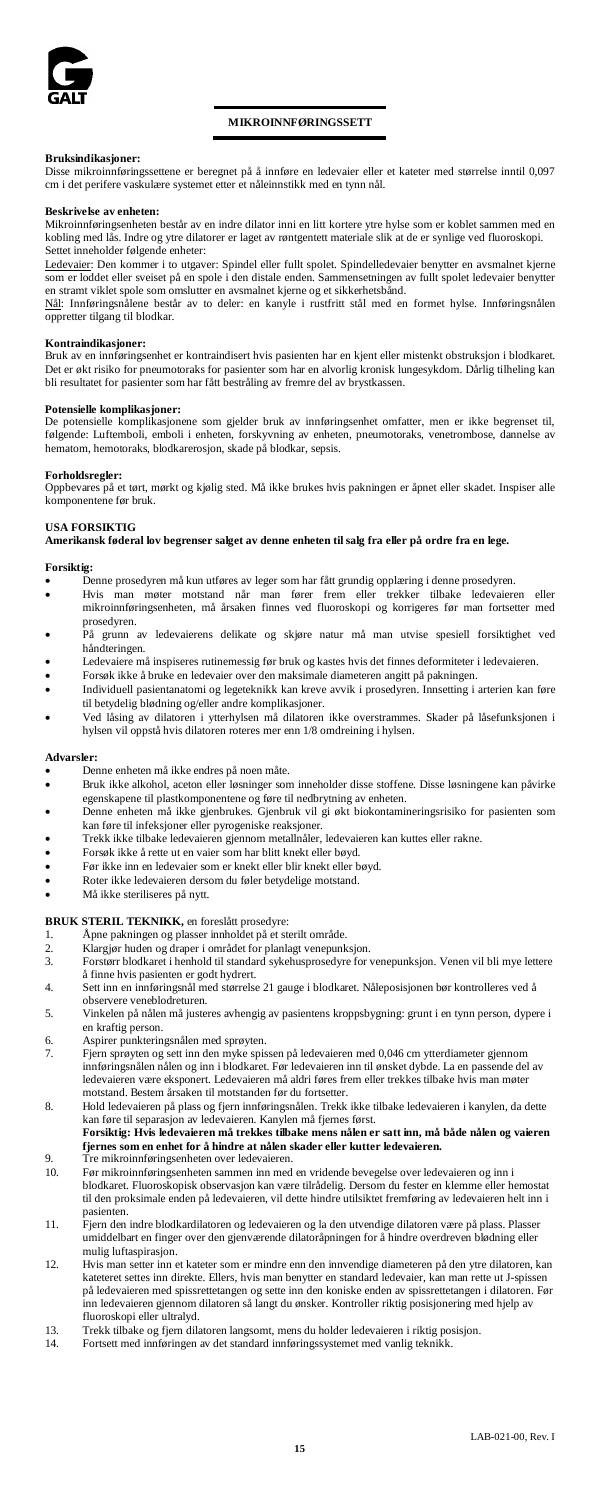

# **KIT DE MICRO-INTRODUTOR**

**Indicações de utilização:** Estes Kits de Micro-Introdutores destinam-se à introdução de um fio-guia ou cateter de até 0,096 cm no sistema vascular periférico na sequência de uma picada de agulha de pequeno calibre.

### **Descrição do dispositivo:**

O dispositivo Micro-Introdutor consiste num dilatador interno numa bainha externa ligeiramente mais curta, ligados através de um conector de tipo spin-lock. Os dilatadores internos e externos são de material radiopaco para que sejam visíveis sob fluoroscopia.

O kit inclui os seguintes dispositivos:

<u>Fio-guia</u>: Existem duas configurações; Mandril ou Completamente Enrolado. A construção do fio-guia<br>Mandril utiliza um fio de núcleo cónico que é soldado a uma espiral na extremidade distal. A construção do fio-guia Completamente Enrolado utiliza uma espiral enrolada que circunda um núcleo cónico e uma fita de segurança.

Agulha: As agulhas do introdutor são constituídas por dois componentes: uma cânula em aço inoxidável com um conector demasiado moldado. A agulha do introdutor fornece um caminho de acesso para os vasos.

# **Contra-indicações:**

A utilização do introdutor está contra-indicada se o doente tiver uma obstrução conhecida ou uma suspeita de obstrução no vaso. O risco de ocorrência de pneumotórax no doente que sofra de doença pulmonar crónica grave é maior. No doente que tenha sido submetido a irradiação na parte anterior do tórax, a cicatrização poderá ser má.

### **Potenciais complicações:**

As potenciais complicações relacionadas com a utilização do introdutor incluem, entre outras: embolia gasosa, embolia do dispositivo, desalojamentodo dispositivo, pneumotórax, trombose da veia, formação de hematoma, <sub>,</sub><br>uma do vaso, sepsia.

**Precauções:** Guarde num local seco, escuro e fresco. Não utilize se a embalagem estiver aberta ou danificada. Inspeccione todos os componentes antes de os utilizar.

**PRECAUÇÃO PARA OS EUA A lei federal dos EUA só permite a venda deste dispositivo a médicos ou mediante receita médica.**

### **Cuidados a ter:**

- Este procedimento só deve ser realizado por médicos com a devida formação.<br>• Se o utilizador sentir resistência ao avancar ou retirar o fio-quia ou o micro
- Se o utilizador sentir resistência ao avançar ou retirar o fio-guia ou o micro-introdutor, determine a causa por fluoroscopia e corrija-a antes de continuar o procedimento.
- Devido à natureza delicada e frágil dos fios-guia, deve ter cuidados adicionais no seu manuseamento. • Os fios-guia devem ser rotineiramente inspeccionados antes de serem utilizados e eliminados se
- .<br>rem qualquer deformação. • Não tente utilizar um fio-guia com um diâmetro máximo superior ao especificado no rótulo da
- embalagem. • A anatomia individual do doente e a técnica utilizada pelo médico poderão exigir variações no
- procedimento. A introdução na artéria pode provocar hemorragia excessiva e/ou outras complicações. • Quando bloquear o dilatador na bainha externa, não aperte demasiado o dilatador. O mecanismo de bloqueio na bainha fica danificado se o dilatador rodar mais de 1/8 volta na bainha.

#### **Advertências:**

- Não modifique este dispositivo de forma alguma.
- Não utilize álcool, acetona ou soluções que contenham estes agentes. Essas soluções podem afectar as propriedades dos componentes de plástico resultando na degradação do dispositivo.
- Não reutilize este dispositivo. A reutilização resultará num maior risco de biocontaminação para o doente resultando em infecção ou resposta pirogénica.
- Não retire o fio-guia através de agulhas metálicas; o fio-guia poderá fracturar-se ou desfazer-se.
- Não tente endireitar um fio que tenha sido torcido ou dobrado.
- Não avance um fio-guia que esteja torcido ou que fique torcido ou dobrado.
- Não rode o fio-guia se sentir resistência significativa.

## Não reesterilize

**UTILIZE UMA TÉCNICA ESTERILIZADA.** Uma sugestão de procedimento:

- 1. Abra a embalagem e coloque o conteúdo no campo esterilizado.<br>2. Prepare a pele e coloque um pano cirúrgico na área prevista para
- 2. Prepare a pele e coloque um pano cirúrgico na área prevista para a punção venosa, conforme pretendido.
- 3. Distenda o vaso através de práticas hospitalares padrão para punção venosa. Será muito mais fácil localizar a veia se o doente estiver bem hidratado.
- 4. Introduza a agulha introdutora de calibre 21 no vaso. A posição da agulha deve ser verificada através
- da observação do retorno do sangue venoso. 5. O ângulo da agulha deve ser ajustado em função da constituição do doente: menos profundo numa pessoa magra, mais profundo numa pessoa forte.
- 6. Aspire a agulha de punção utilizando a seringa.
- 7. Retire a seringa e introduza a ponta mole do fio-guia de 0,045 cm de diâmetro externo no vaso, através da agulha introdutora. Avance o fio-guia até à profundidade necessária. Deixe uma parte adequada<br>fio-quia exposta. Em circunstância alguma deve avancar ou retirar o fio-quia se sentir resistência fio-guia exposta. Em circunstância alguma deve avançar ou retirar o fio-guia se sentir resistên Determine a causa da resistência antes de continuar.
- 8. Segure o fio-guia no devido lugar e retire a agulha introdutora. Não retire o fio-guia de volta para dentro da cânula, pois pode resultar na separação do fio-guia. Primeiro, deve retirar a cânula. **Cuidado: Se tiver de retirar o fio-guia enquanto a agulha estiver introduzida, retire a agulha e o fio como um todo, de modo a evitar que a agulha danifique ou fracture o fio-guia.** 9. Passe o conjunto do Micro-Introdutor sobre o fio-guia.
- 10. Avance a unidade do micro-introdutor em conjunto utilizando um movimento de torção sobre o fioguia e para dentro do vaso. Poderá ser aconselhável recorrer à observação fluoroscópica. Se fixar uma pinça hemostática na extremidade proximal do fio-guia, vai impedir o avanço inadvertido da totalidade
- do fio-guia para dentro do doente. 11. Retire o dilatador de vasos interno e o fio-guia, deixando o dilatador externo no devido lugar. Coloque imediatamente um dedo sobre o orifício do restante dilatador para evitar uma hemorragia excessiva ou
- a eventual aspiração de ar. 12. Se introduzir um cateter mais pequeno do que o diâmetro interno do dilatador externo, o cateter pode ser introduzido directamente. Doutra forma, utilizando um fio-guia padrão, endireite a ponta em J do fio-guia com o endireitador de pontas e introduza a ponta cónica do endireitador de pontas no dilatador. Avance o fio-guia através do dilatador até ao ponto apropriado. Verifique o correcto posicionamento recorrendo à fluoroscopia ou ultra-sons.
- 13. Devagar, retire o dilatador, ao mesmo tempo que segura o fio-guia na devida posição. 14. Prossiga com a introdução do sistema introdutor padrão utilizando a técnica normal.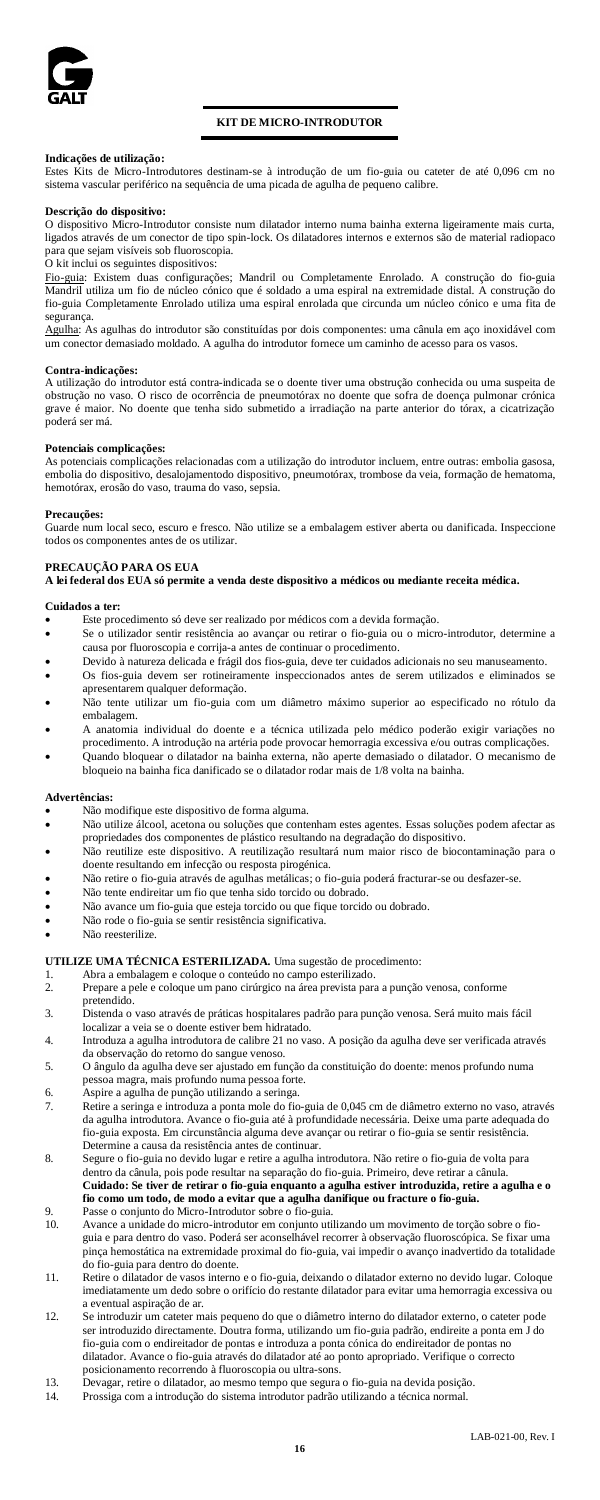

# **KIT DE MICROINTRODUCTOR**

**Indicaciones de uso:** Estos kits de microintroductor están indicados para introducir un alambre guía o catéter de hasta 0,038" en el sistema vascular periférico tras un trocar de pequeño calibre.

### **Descripción del dispositivo:**

El dispositivo microintroductor consiste en un dilatador interno dentro de una funda exterior ligeramente más corta que se conecta mediante un conector de tipo "spin-lock". Los dilatadores internos y externos están fabricados con un material radiopaco, por lo que son visibles mediante radioscopia.

# El kit incluye los siguientes dispositivos:

Alambre guía: se encuentra disponible en dos modelos, de mandril o completamente helicoidal. El modelo de<br>alambre guía de mandril emplea un alambre de núcleo cónico soldado a una espiral que se encuentra en el extremo distal. El modelo de alambre guía completamente helicoidal emplea una espiral enrollada con firmeza que rodea un núcleo cónico y una cinta de seguridad.

Aguja: las agujas introductoras están compuestas de dos piezas, una cánula de acero inoxidable y un conector sobremoldeado. La aguja introductora proporciona una ruta de acceso hacia la vasculatura.

# **Contraindicaciones:**

El uso del introductor está contraindicado en pacientes con obstrucción conocida o presunta del vaso. Existe un mayor riesgo de neumotórax para el paciente con neumopatía crónica grave. Puede producirse una mala cicatrización en pacientes que hayan sido tratados con radiación en la zona torácica anteri

# **Posibles complicaciones:**

Las posibles complicaciones en relación con el uso del introductor incluyen, entre otras, las siguientes: embolia gaseosa, embolia causada por el dispositivo, desplazamiento del dispositivo, neumotórax, trombosis de la vena, formación de hematomas, hemotórax, erosión vascular, traumatismo de los vasos sanguíneos y septicemia.

# **Precauciones:**

Guardar en un lugar seco, oscuro y frío. No utilizar si el envase está abierto o dañado. Inspeccionar todos los componentes con anterioridad a su uso.

**AVISO PARA EE. UU.: Las leyes federales de los Estados Unidos restringen la venta de este dispositivo a médicos o a una orden facultativa.**

#### **Avisos:**

- Este procedimiento únicamente deben llevarlo a cabo médicos con la debida formación en dicho procedimiento. • Si al avanzar o extraer el alambre guía o el microintroductor se encontrara algún tipo de resistencia,
- determine la causa mediante radioscopia y corríjala antes de continuar con el procedimiento.
- Debido a la naturaleza delicada y frágil de los alambres guía, estos deben manipularse con extremo cuidado. Los alambres guía deben inspeccionarse de manera sistemática antes de su uso y desecharse en caso de
- encontrar algún tipo de deformación en los mismos. No intente utilizar un alambre guía con un diámetro mayor del especificado en la etiqueta del envase.
- Las características anatómicas propias del paciente y la técnica del especialista pueden hacer necesarias ciertas variaciones operativas. La inserción en la arteria puede provocar una hemorragia excesiva u otras complicaciones.
- Al bloquear el dilatador en la funda exterior, no apriete en exceso el dilatador. Podrían producirse daños en la función de bloqueo de la funda si el dilatador gira más de 1/8 de vuelta en la propia funda.

#### **Advertencias:**

- No alterar el dispositivo de ninguna forma.<br>No utilizar alcohol, acetona o soluciones
- soluciones que contengan dichos agentes. Estas soluciones pueden afectar a las propiedades de los componentes plásticos, lo que daría como resultado la degradación del dispositivo.
- No reutilizar el dispositivo. Su reutilización aumentará el riesgo de biocontaminación para el paciente, lo que puede dar lugar a una infección o a una respuesta pirógena.
- No retirar el alambre guía a través de agujas metálicas; el alambre guía podría cortarse o desenrollarse. • No intentar enderezar un alambre que se haya doblado o torcido.
- 
- No avanzar un alambre guía que esté doblado o que se haya doblado o torcido.
- No girar el alambre guía si se encuentra una resistencia importante.<br>• No reesterilizar

# • No reesterilizar.

# **USAR UNA TÉCNICA ESTÉRIL.** Se sugiere el siguiente procedimiento:

- 
- 1. Abra el envase y coloque el contenido sobre el campo estéril. 2. Prepare la piel y coloque paños quirúrgicos en la zona prevista para la venopunción, según se desee. 3. Dilate el vaso según las prácticas clínicas estándar para la venopunción. La vena será mucho más fácil de localizar si el paciente se encuentra bien hidratado.
- 4. Inserte la aguja introductora de calibre 21 G en el vaso. La posición de la aguja debe verificarse con la
- observación del retorno de sangre venosa. 5. El ángulo de la aguja debe ajustarse teniendo en cuenta la constitución del paciente: poco profundo en da, y más profundo en una persona de complexión grue
- 
- 6. Aspire la aguja de punción con la jeringa. 7. Retire la jeringa e inserte la punta blanda del alambre guía de 0,018" de diámetro exterior a través de la aguja introductora al interior del vaso. Avance el alambre guía hasta la profundidad necesaria. Deje expuesto una cantidad adecuada de alambre guía. En caso de encontrar algún tipo de resistencia, el alambre guía no debe ni avanzarse ni extraerse. Determine la causa de la resistencia antes de continuar.
- 8. Sujete en posición el alambre guía y retire la aguja introductora. No retire el alambre guía al interior de la cánula ya que esto podría provocar la separación del alambre guía. La cánula debe retirarse en primer lugar.

# **Aviso: Si fuera necesario retirar el alambre guía mientras la aguja permanece insertada, retire la aguja y el alambre conjuntamente, para impedir que la aguja dañe o corte el alambre guía.** 9. Enrosque el conjunto de microintroductor sobre el alambre guía.<br>10. Avance el conjunto de microintroductor conjuntamente, usando i

- Avance el conjunto de microintroductor conjuntamente, usando un movimiento de giro alrededor del alambre guía y hacia el interior del vaso. Es aconsejable llevar a cabo esta operación con referencia radioscópica. Si coloca una pinza o pinza hemostática en el extremo proximal del alambre guía, evitará avanzar por completo, y de forma inadvertida, el alambre guía hacia el interior del paciente.
- 11. Retire el dilatador del vaso interno y el alambre guía, dejando en posición el dilatador externo. Coloque de inmediato un dedo sobre el orificio del dilatador restante para evitar una hemorragia excesiva o una posible aspiración de aire.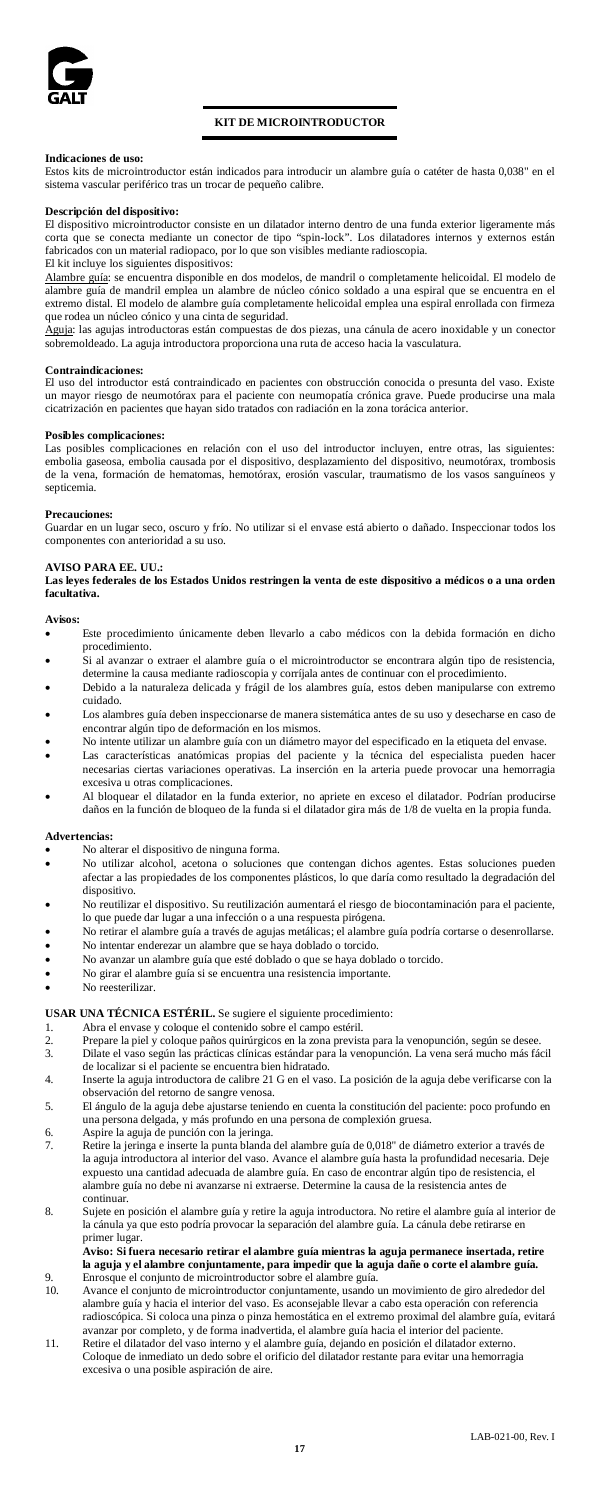

- 12. Si se inserta un catéter de tamaño menor que el diámetro interior del dilatador externo, el catéter puede insertarse directamente. De lo contrario, con un alambre guía estándar, enderece la punta en forma de J<br>del alambre guía con el enderezador de puntas adecuado e inserte el extremo cónico del enderezador<br>de puntas en el dil
- 
-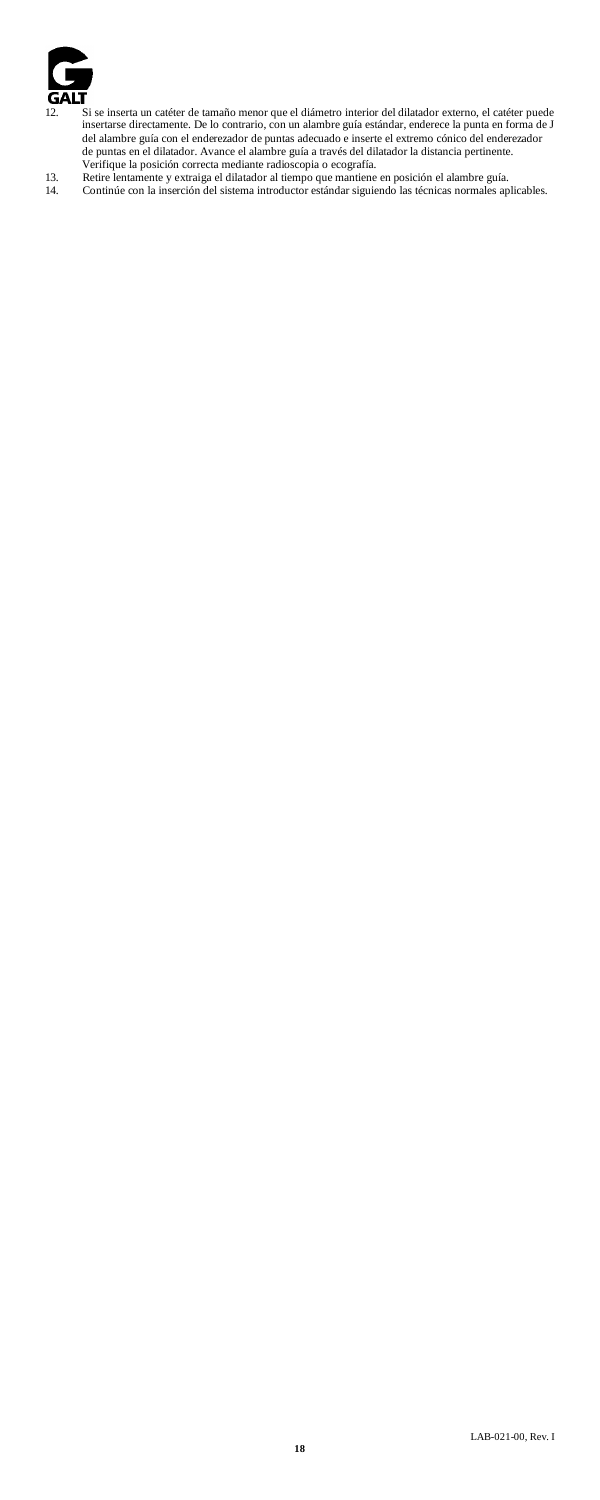

# **MIKROINTRODUCER-SET**

# **Indikationer för användning:**

namationer för anvandning.<br>Dessa mikrointroducer-set är avsedda för att föra in en ledare eller kateter på upp till 0,097 cm i det perifera kärlsystemet efter ett nålstick med liten gauge.

### **Enhetsbeskrivning:**

Mikroinläggningsenheten består av en inre dilator i ett något kortare ytterhölje som är ansluten med hjälp av en spin-lock-kontakt. De inre och yttre dilatorerna är gjorda av radiopakt material så att de är synliga vid genomlysning.

# Setet innehåller följande enheter:

<u>Styrtråd</u>: Det finns två konfigurationer; Dorn eller Helt lindad. Dornstyrtrådens konstruktion använder en<br>avsmalnad kärntråd, som är lödd eller svetsad på en spole vid den distala änden. Den helt lindade stytrådens konstruktion använder en tätt lindad spole som omger en avsmalnad kärna och ett säkerhetsband.

Nål: Införingsnålar består av två komponenter: en rostfri kanyl med ett övergjutet nav. Införingsnålen ger en åtkomstbana in i vaskulaturen.

### **Kontraindikationer:**

Introducern ska inte användas om patienten har ett känt eller misstänkt stopp i kärlet. Det finns en ökad risk för pneumotorax hos patienter med grav kronisk lungsjukdom. Dålig läkning kan uppstå hos patienter vars främre bröstkorg har strålbehandlats.

#### **Möjliga komplikationer:**

nsop<sub>ris</sub>a komplikationer vid användning av introducern omfattar, men är inte begränsade till, följande:<br>luftemboli, apparatemboli, apparatförskjutning, pneumothorax, ventrombos, hematom, hemothorax, luftemboli, apparatemboli, apparatförskjutning, pneumothorax, ventrombos, hematom, hemothorax, kärlerosion, kärltrauma, sepsis.

**Försiktighetsåtgärder:** Förvaras torrt, mörkt och svalt. Får ej användas om förpackningen är bruten eller skadad. Kontrollera alla komponenter före användning.

# **FÖRSIKTIGHETSÅTGÄRD I USA**

**Enligt federala lagar (USA) får denna enhet endast säljas av eller efter förskrivning av läkare.**

# **Försiktigt:**

- Denna procedur får endast utföras av läkare med omfattande utbildning i proceduren.<br>• Om du känner ett motstånd när du för in eller drar ut ledaren eller mikrointroducen
- Om du känner ett motstånd när du för in eller drar ut ledaren eller mikrointroducern ska du fastställa orsaken med hjälp av röntgen och åtgärda orsaken innan du fortsätter med proceduren.
- Eftersom ledarna är sköra och ömtåliga ska du vara mycket försiktig när du hanterar dem. • Kontrollera ledarna regelbundet före användning och kassera dem om de uppvisar några felaktigheter.
- Försök inte använda en större ledare än den maxdiameter som anges på förpackningsetiketten. • Enskilda patienters anatomi och läkarens teknik kan kräva olika procedurer. Införandet i artären kan
- orsaka omfattande blödning och/eller andra komplikationer.
- Dra inte åt dilatatorn för mycket när du låser dilatatorn i den yttre hylsan. Låsfunktionen i hylsan kan skadas om dilatatorn roteras mer än 1/8 varv i hylsan.

# **Varningar:**

- Denna enhet får inte ändras på något sätt.
- Använd inte alkohol, aceton eller lösningar som innehåller dessa medel. Sådana lösningar kan påverka plastkomponenternas egenskaper, vilket kan leda till att enheten skadas.
- Denna enhet får inte återanvändas. Om enheten återanvänds ökar patientens risk för biokontaminering, vilket kan leda till infektion eller feber.
- Dra inte ut ledaren genom metallnålar. Ledaren kan då skäras av eller rivas upp.
- Försök inte räta ut en ledare som har krökts eller böjts.
- För inte in en ledare som har krökts eller som kröks eller böjs.
- Rotera inte ledaren om du känner ett betydande motstånd.
- Får ej återsteriliseras.

# **ANVÄND STERIL TEKNIK.** Föreslagen procedur:

- 
- 1. Öppna förpackningen och placera innehållet på en steril yta. 2. Förbered huden och drapera området för den planerade venpunkteringen efter behov.
- 3. Vidga kärlet enligt sjukhusets standardförfarande för venpunktion. Det är mycket enklare att lokalisera venen om patienten är välhydrerad.
- 4. För in en introducernål med gauge 21 i kärlet. Nålens position ska verifieras genom att venöst backflöde observeras.
- 5. Vinkeln på nålen ska justeras beroende på patientens kroppsbyggnad: liten vinkel hos en smal person, större vinkel hos en kraftigt byggd person.
- 6. Aspirera punkteringsnålen med sprutan.
- 7. Avlägsna sprutan och för in den mjuka spetsen på en ledare med ytterdiametern 0,046 cm genom introducernålen i kärlet. För in ledaren till önskat djup. Lämna lämplig längd av ledaren utanför kroppen. Ledaren får aldrig föras in eller dras ut om du stöter på motstånd. Fastställ orsaken till motståndet innan du fortsätter.
- 8. Håll ledaren på plats och avlägsna introducernålen. Dra inte tillbaka ledaren i kanylen, det kan göra att ledaren delar sig. Du måste ta bort kanylen först.<br>**Försiktigt: Om ledaren måste dras ut när nålen har förts in, ska du avlägsna nålen och ledaren**
- **som en enhet för att förhindra att nålen skadar eller skär i ledaren.**
- 9. Trä mikrointroducerenheten över ledaren.<br>10. För mikrointroducerenheten över ledaren. 10. För mikrointroducerenheten över ledaren och in i kärlet med en vridande rörelse. Observation med röntgen kan rekommenderas. Genom att fästa en klämma eller hemostat i änden av ledaren kan du undvika att oavsiktligt föra in ledaren helt i patienten.
- 11. Avlägsna den inre kärldilatatorn och ledaren och lämna den yttre dilatatorn på plats. Placera omedelbart ett finger över den kvarvarande dilatatorns mynning för att förhindra omfattande blödning eller möjlig luftaspiration.
- 12. Om du för in en kateter som är mindre än den yttre dilatatorns innerdiameter kan du föra in katetern direkt. I annat fall ska du använda en standardledare, räta ut J-spetsen på ledaren med spetsuträtaren och föra in den avsmalnande delen av spetsuträtaren i dilatatorn. För in ledaren genom dilatatorn till lämplig längd. Verifiera korrekt position med röntgen eller ultraljud.
- 13. Håll ledaren på plats och dra sakta ut och avlägsna dilatatorn.<br>14. Fortsätt med att föra in standardintroducersystemet med vanl
- Fortsätt med att föra in standardintroducersystemet med vanlig teknik.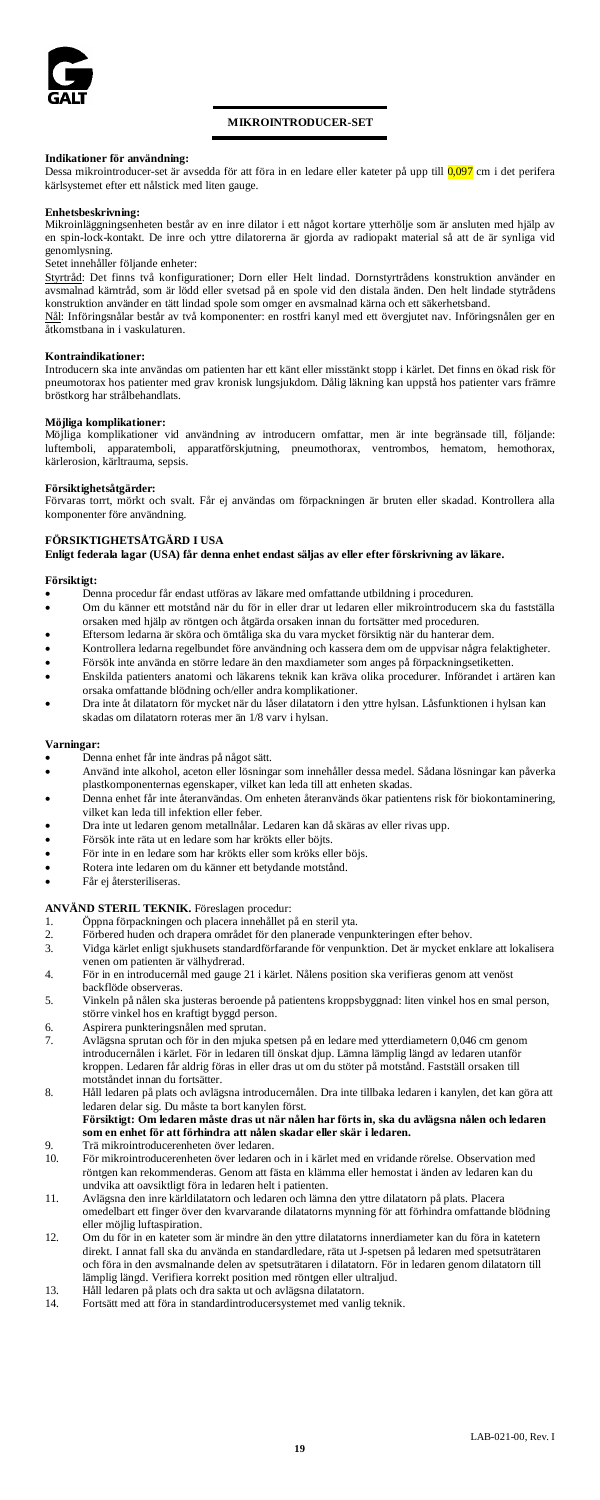

# **MİKRO-İNTRODÜSER KİT**

**Kullanım Endikasyonları:** Bu Mikro-İntrodüser Kitler, küçük numara bir iğnenin ardından periferik vasküler sisteme maksimum 0,096 cm kılavuz tel veya kateter yerleştirmeye yöneliktir.

### **Cihaz Tanımı:**

Mikro-İntrodüser cihaz, döner kilit tipi bir konektör kullanılarak bağlanan, nispeten daha kısa dış kılıf içinde bir iç dilatörden oluşur. İç ve dış dilatörler, floroskopi altında görülebilecek şekilde radyopak malzemeden yapılmıştır.

# Kit şu cihazları içerir:

<u>Kılavuz Tel</u>: İki konfigürasyon mevcuttur; Mandrel veya Tam Kıvrımlı. Mandrel kılavuz tel yapısı, distal uçta<br>bir spirale lehimli veya kaynaklı konik çekirdek tel kullanır. Tam Kıvrımlı kılavuz tel yapısı, konik bir çekirdek ve bir güvenlik şeridini çevreleyen sıkıca sarılı bir spiral kullanır.<br>İ<u>ğn</u>e: İntrodüser iğneleri iki bileşenden oluşur: üst kalıplama yapılmış bir göbeğe sahip paslanmaz çelik kanül.

İntrodüser iğnesi damar içine bir erişim yolu sağlar.

### **Kontrendikasyonlar:**

Hastanın damarında bilinen veya şüpheli tıkanıklığı varsa introdüserin kullanımı kontrendikedir. Ciddi kronik akciğer rahatsızlığı olan hasta için yüksek pnömotoraks riski vardır. Ön göğüs bölgesinde ışınlama almış hastada iyileşme yetersiz olabilir.

**Olası Komplikasyonlar:** İntrodüserin kullanımı ile ilişkili olası komplikasyonlar aşağıdakileri içermektedir ancak bunlarla sınırlı değildir: Hava embolisi, cihaz embolisi, cihazın yerinden çıkması, pnömotoraks, ven trombozu, hematom oluşumu, hemotoraks, damar erozyonu, damarlarda travma, sepsis.

**Önlemler:**<br>Kuru, karanlık ve serin bir yerde saklayın. Ambalaj açılmışsa veya hasarlıysa kullanmayın. Kullanmadan önce<br>tüm bileşenleri inceleyin.

### **ABD DİKKAT**

**Federal (ABD) kanun, bu cihazın satışını bir hekim tarafından veya hekim talimatıyla yapılacak şekilde sınırlandırmaktadır.** 

# **Dikkat edilmesi gereken noktalar:**

- Bu prosedür sadece bu prosedür konusunda ayrıntılı eğitim almış hekimlerce gerçekleştirilmelidir. • Kılavuz teli veya mikro-introdüseri ilerletirken ya da geri çekerken dirençle karşılaşılırsa, prosedüre
- devam etmeden önce floroskopi ile nedenini belirleyin ve düzeltin.
- Kılavuz tellerin hassas ve kırılabilir yapısı nedeniyle kullanım sırasında fazladan özen gösterilmelidir. • Kılavuz teller, kullanılmadan önce rutin bir şekilde incelenmeli ve kılavuz telde bir bozukluk olması durumunda atılmalıdır.
- Bir kılavuz teli ambalaj etiketinde belirtilen maksimum çapın üzerinde kullanmaya çalışmayın.
- Farklı hasta anatomisi ve hekim tekniği prosedürel değişiklikler gerektirebilir. Artere yerleştirme aşırı kanamaya ve/veya diğer komplikasyonlara neden olabilir.
- Dilatörü dış kılıfa kilitlerken, dilatörü aşırı Sıkmayın. Dilatör kılıf içinde 1/8'den fazla dönerse, kılıftaki kilitleme özelliğinde hasar meydana gelir.

### **Uyarılar:**

- Bu cihazda hiçbir şekilde değişiklik yapmayın.
- Alkol, aseton veya bu ajanları içeren çözeltiler kullanmayın. Bu çözeltiler plastik bileşenlerin özelliklerini etkileyebilir ve cihazın bozulmasına neden olabilir.
- Bu cihazı yeniden kullanmayın. Yeniden kullanılması, hastada enfeksiyon veya pirojenik tepkiye yol açan biyokontaminasyon riskinde artışa neden olur.
- Kılavuz teli metal iğneler yoluyla geri çekmeyin; kılavuz tel kopabilir veya açılabilir.
- Kıvrılmış veya bükülmüş bir teli düzeltmeye çalışmayın.
- Önceden kıvrılmış veya kıvrılmış veya bükülmüş hale gelen bir kılavuz teli ilerletmeyin. • Belirgin direnç hissedildiğinde kılavuz teli döndürmeyin.
- Yeniden sterilize etmevin

# **STERİL TEKNİK KULLANIN,** Önerilen prosedür:

- 1. Ambalajı soyarak açın ve içindekileri steril bir alana yerleştirin.
- 2. Cildi hazırlayın ve öngörülen damar kesme bölgesini istendiği gibi örtün.
- Damar kesme için standart hastane uygulaması uyarınca damarı şişirin. Hasta yeterli su almışsa damarın yerini bulmak çok daha kolay olacaktır. 4. Damara 21 numara introdüser iğnesi yerleştirin. İğne konumu venöz kan dönüşü gözlemlenerek
- doğrulanmalıdır.
- 5. İğnenin açısı, hastanın yapısına bağlı olarak ayarlanmalıdır: zayıf bir kişide yüzeysel, kilolu bir kişide .<br>aha deri
- 
- 6. Şırınga kullanarak delme iğnesini aspire edin. 7. Şırıngayı çıkarın ve 0,045 cm dış çaplı kılavuz telin yumuşak ucunu introdüser iğnesinden damara yerleştirin. Kılavuz teli istenen derinliğe ilerletin. Uygun ölçüde kılavuz teli açıkta bırakın. Dirençle<br>karşılaşıldığında kılavuz tel asla ilerletilmemeli veya geri çekilmemelidir. Devam etmeden önce direncin nedenini belirleyin.
- 8. Kılavuz teli olduğu yerde tutun ve introdüser iğnesini çıkarın. Kılavuz telin ayrılmasına neden ol için kılavuz teli kanül içerisine geri çekmeyin. İlk önce kanül çıkarılmalıdır. **Dikkat: İğne yerleştirilirken kılavuz telin geri çekilmesi gerekirse, iğnenin kılavuz tele zarar vermesini veya kılavuz teli koparmasını önlemek için hem iğne hem de teli bir ünite olarak**
- **çıkarın.** 9. Mikro-İntrodüser tertibatını kılavuz tel üzerinden geçirin.
- 10. Mikro-İntrodüser tertibatını döndürme hareketi ile kılavuz tel üzerinden damarın içine doğru ilerletin. Floroskopik gözlem önerilebilir. Kılavuz telin proksimal ucuna bir klemp veya bir hemostat takmak kılavuz telin tamamının hastanın içinde yanlışlıkla ilerletilmesini önleyecektir.
- 11. Dış dilatörü yerinde bırakarak, iç damar dilatörünü ve kılavuz teli çıkarın. Olası aşırı kanama ve olası hava aspirasyonunu önlemek için bir parmağınızı hemen kalan dilatör açıklığının üzerine yerleştirin.
- 12. Dış dilatörün iç çapından daha küçük bir kateter yerleştiriyorsanız, kateter doğudan yerleştirilebilir. Aksi takdirde, standart bir kılavuz tel kullanarak, uç düzleştirici ile kılavuz telin J-ucunu düzleştirin ve uç düzleştiricinin konik ucunu dilatöre yerleştirin. Kılavuz teli uygun olan mesafeye kadar dilatörden
- ilerletin. Floroskopi veya ultrason kullanarak uygun konumu doğrulayın. 13. Kılavuz teli konumunda tutarak, dilatörü yavaşça geri çekip çıkarın. 14. Normal teknikten sonra standart introdüser sisteminin yerleştirme işlemine geçin.
-